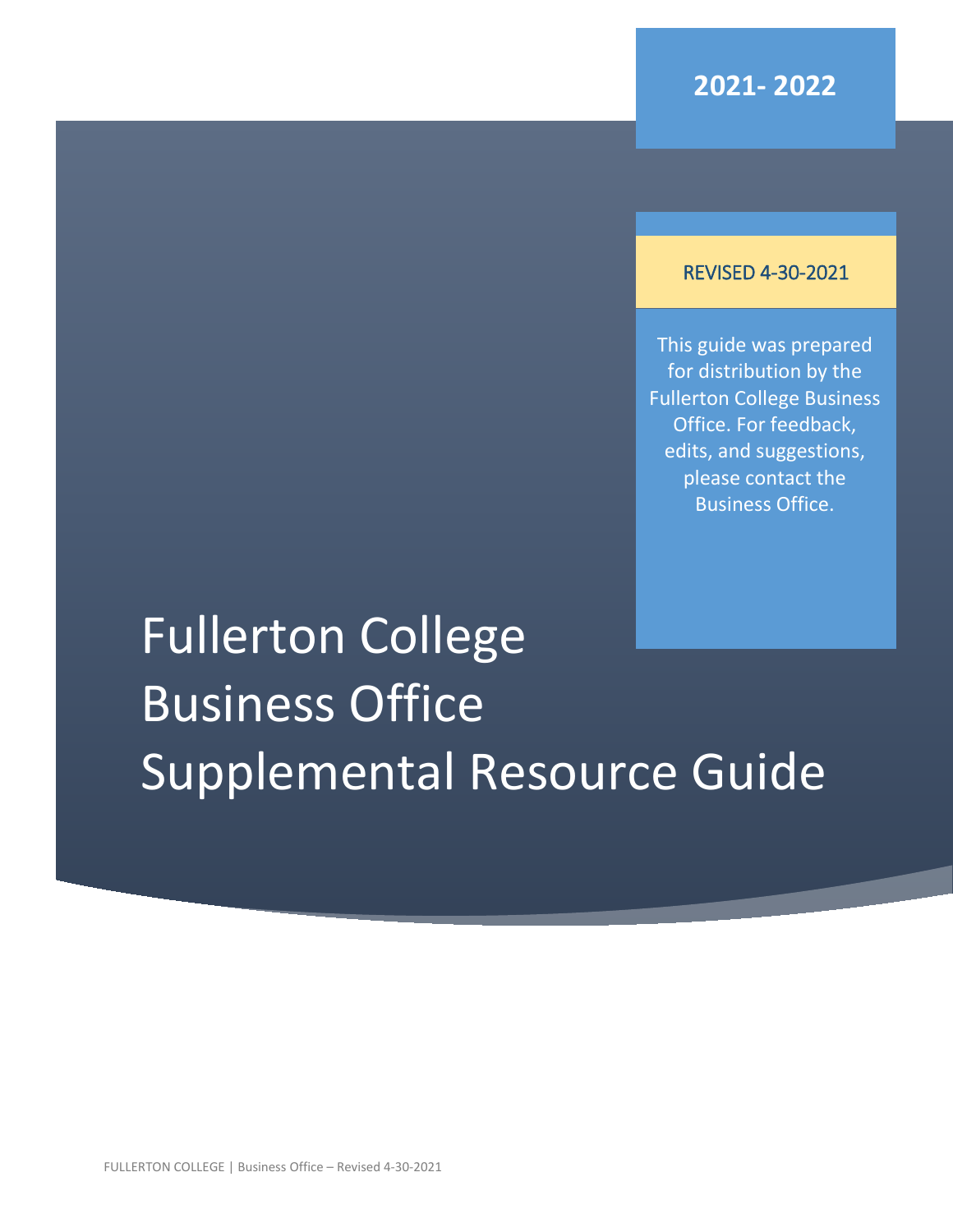# Table of Contents

|                                                               | 14 |
|---------------------------------------------------------------|----|
| Required Info for a Complete Purchase Requisition             | 14 |
|                                                               | 15 |
| Toshiba Maintenance Agreement Purchase Requisition            | 16 |
| Konica Minolta Maintenance Agreement Purchase Requisition  18 |    |
|                                                               | 20 |
|                                                               |    |
|                                                               |    |
| Blanket Order Office Solutions Purchase Requisition  23       |    |
|                                                               | 24 |
| Change Order to Blanket Order Purchase Requisition 26         |    |
| Change Order to Office Solutions Purchase Requisition  27     |    |
|                                                               |    |
|                                                               | 29 |
|                                                               | 30 |
|                                                               |    |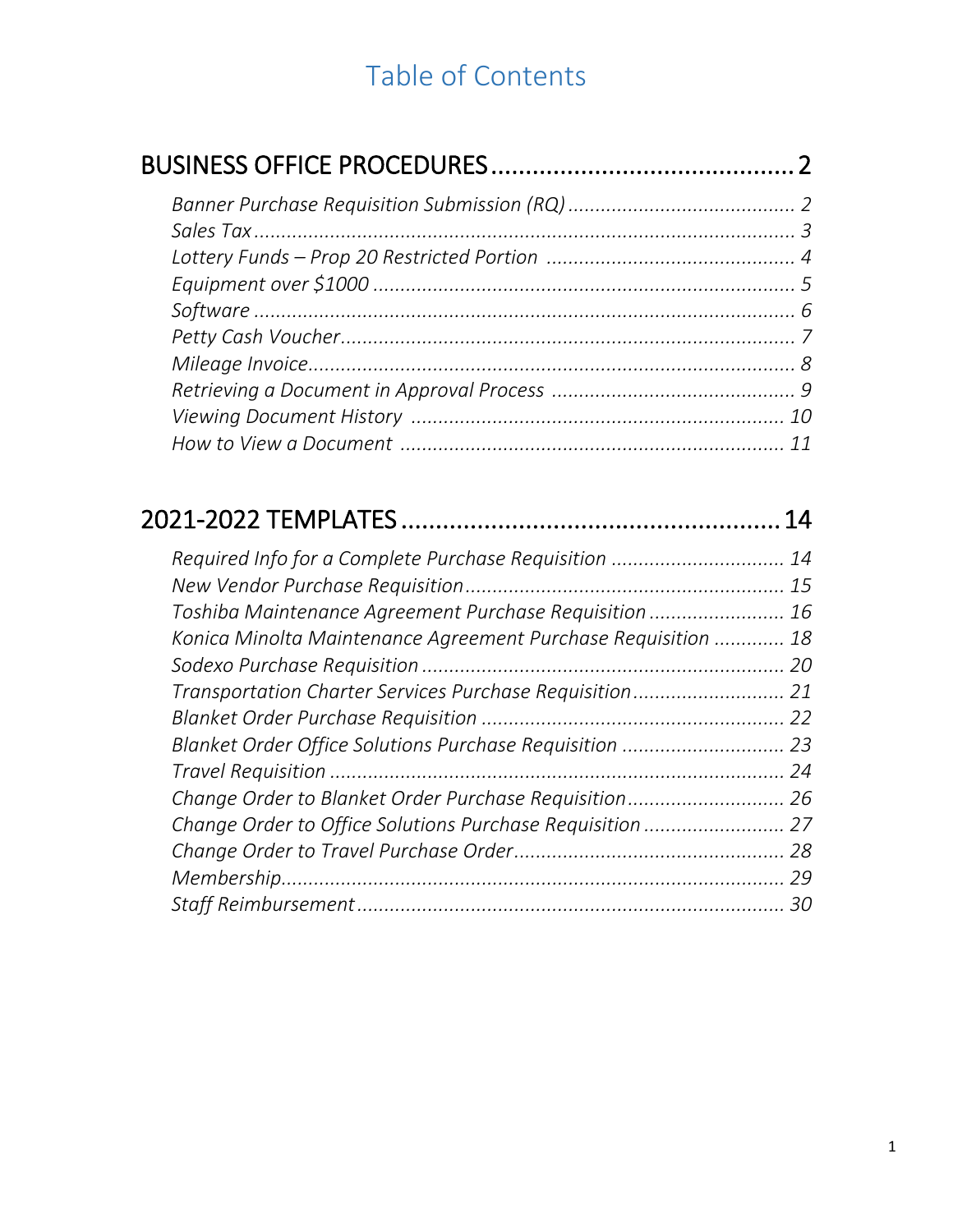# BANNER Purchase Requisition Submission (RQ)

Detailed procedures can be found on the NOCCCD website under the Accounting Department or by using this link: [Banner Requisition Training Manual](http://nocccd.edu/files/rqtrainingbanner7_121306_78966.pdf)

- Enter Requisition in BANNER screen FPAREQN.
- Never override system by creating your own requisition number. The system will automatically create/generate it.
- Order Date, Transaction Date, and Delivery Date must be within the same fiscal year.
- Use corresponding templates provided by the Fullerton College Business Office.
- If using copy method for creating a new requisition, all screens must be updated with current information. Remove information that does not pertain to the new RQ. A common problem with copying requisitions is copying errors. Remember to always update document text and item text.
- Use the commodity code for the corresponding buyer for your department/division/office as listed on the Purchasing Buyer Assignment.
- Do not use Caps Lock function to enter item/document text in all capital letters. Even if quote provided by vendor is in all capital letters, use proper lower case and caps for item codes or abbreviations (i.e. LCD, LED, USB, etc.).
- Discounts Given by Vendor: If a discount is provided by the vendor, itemize the discount in the Item Text area only. Then reflect the discounted amount in the "Amount" field (i.e. \$100 item, discounted by \$10, enter \$90 in the unit price "Amount" field). Do not use "Discount" field.
- When you submit a Requisition to buy or lease a new piece of equipment that requires maintenance (such as Toshiba equipment), you must include a second (in some cases a third or a fourth) commodity earmark to pay for the maintenance.
- District is not tax exempt. Out-of-state purchases must be submitted as taxable, even when the quote/order/invoice does not include sales tax.
- If some or all of the line items on a requisition are components (of a system or of the equipment) that work together as one unit in the function capability of connection to this item, make this statement in the requisition document text area. The same budget must be used for all line items (except for Maintenance Agreements.)
- Include appropriate administrator approval name and title and date when you pay for Field Trips, Honorariums, Hospitality, Independent Contract Agreements, Performer/Guest Speaker, Referee Agreement, Travel, etc.
- To deny/disapprove a requisition for changes before it is approved see FOADOCU attachment. This screen will let you see what you started and where it stands.
- To see if your RQ got turned into a Purchase Order or if any payments have been started or made against that Purchase Order, see FOIDOCH attachment. This screen will let you query all documents that are related, from Requisition to the Checks that have been cut.
- The District will allow the invoice to be greater than the PO amount provided that the difference does not exceed 10% of the PO amount and is less than \$250.00, otherwise you will need to submit a change order. With Travel POs, you can submit \$20 over the PO amount.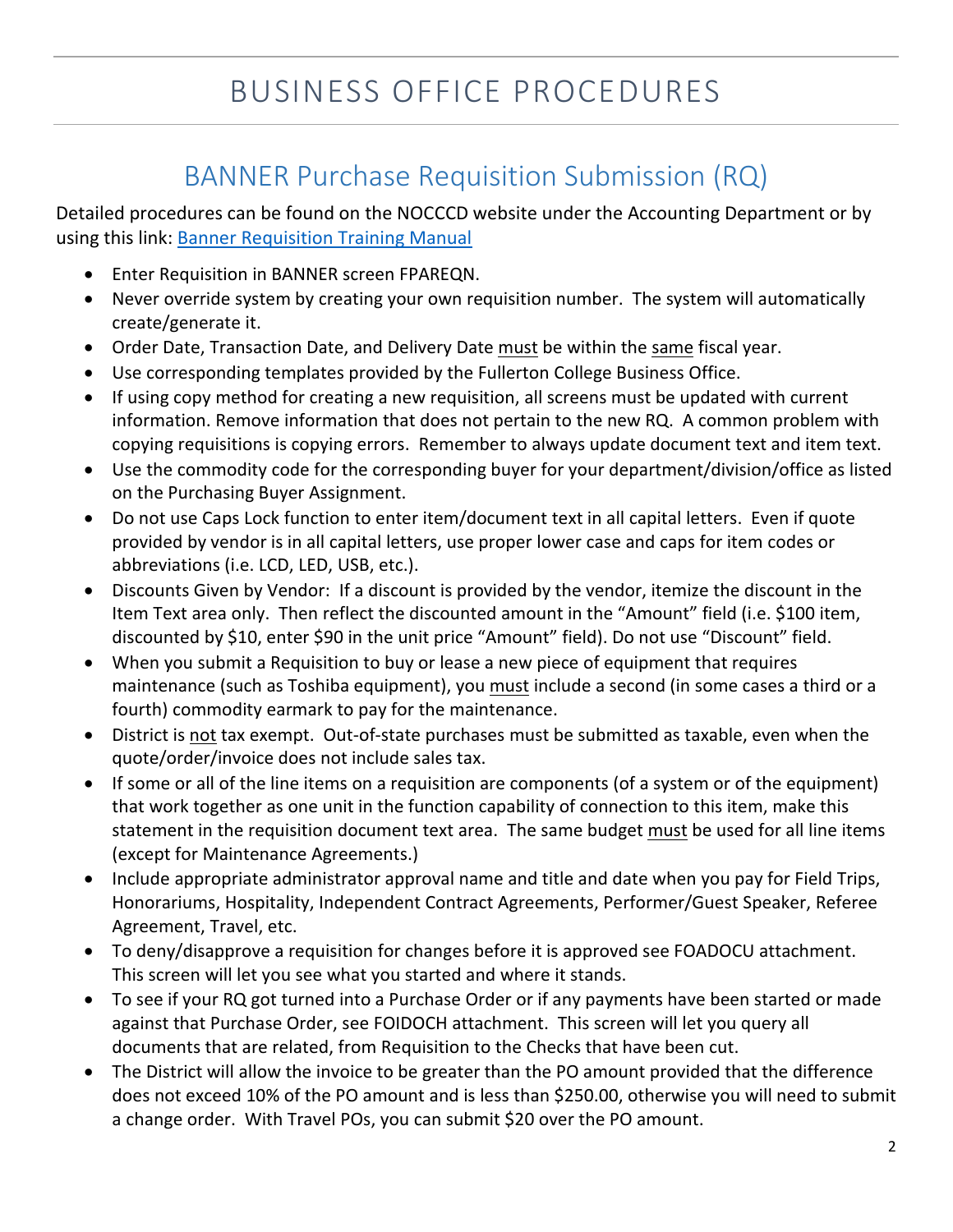# Sales Tax

District is not tax exempt. If we were not charged for sales tax from out-of-state purchases, District is still responsible for accruing the use taxes and pays them to the State Board of Equalization.

- Do not create a separate line for sales tax.
- Select the correct Tax Group.
- Orange County sales tax rate for calendar year 2021 is 7.75%.
- If the purchased item is picked up at the vendor's location, select the sales tax rate for the vendor's location.
- Resale items are non-taxable.
- Freight and shipping are non-taxable.
- Handling is taxable.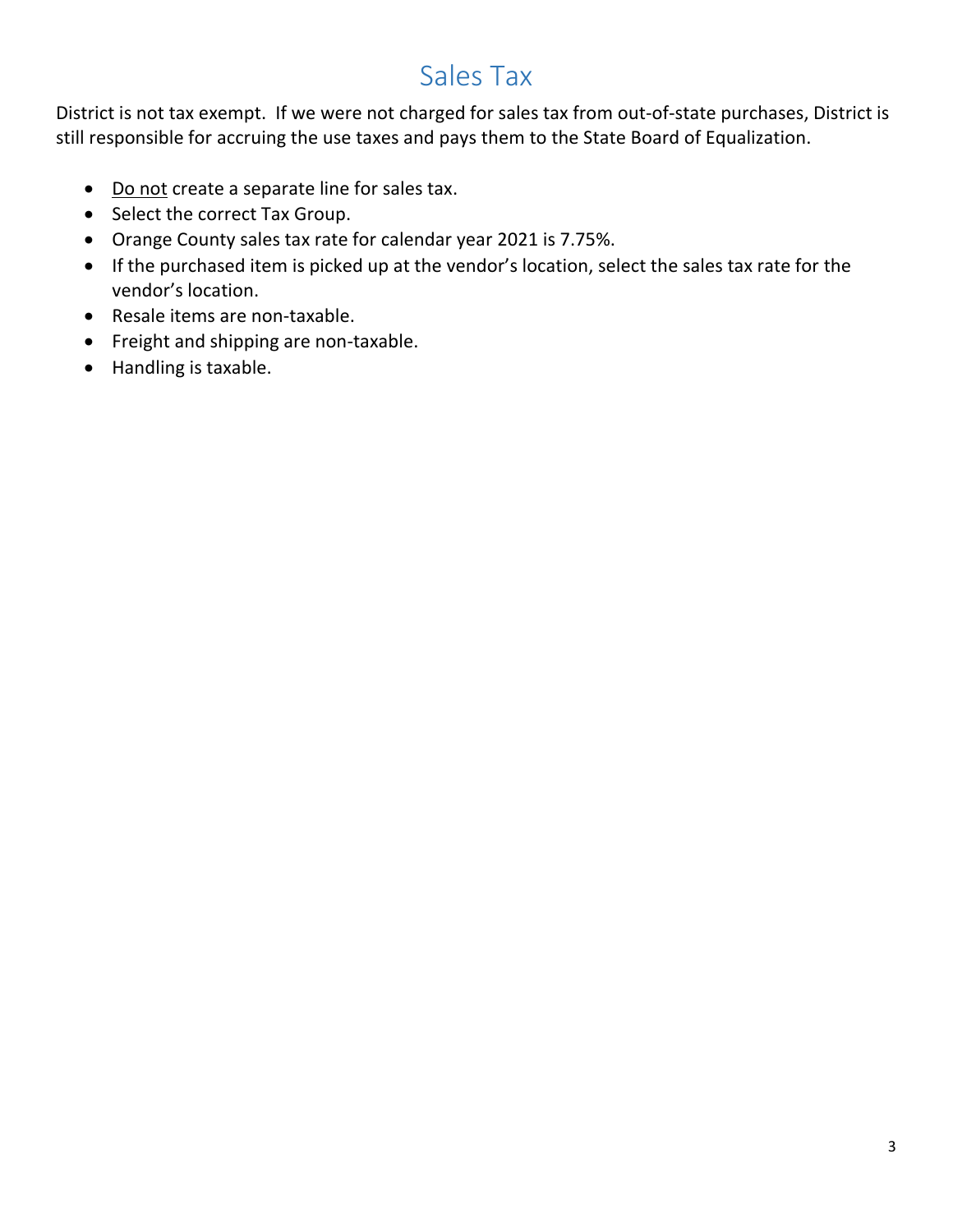# Lottery Funds – Prop 20 Restricted Portion

Lottery funds (Fund 17050) are restricted and must be used for instructional purposes.

#### **Reference: California Legislative Information**

PART 33. INSTRUCTIONAL MATERIALS AND TESTING (60000 – 60901) (Part 33, enacted by Statute 1976, Chapter 1010.)

The Governor recently signed a trailer bill on September 18, 2020, SB 820, which amended Ed Code Section 60010, which defines "instructional materials", which is the terminology used in Prop 20 for the use of Restricted Lottery Funds. It now reads:

#### Section 60010

- (h) "Instructional materials" means all materials that are designed for use by pupils and their teachers as a learning resource and help pupils to acquire facts, skills, or opinions or to develop cognitive processes. Instructional materials may be printed or nonprinted, and may include textbooks, technology-based materials, other educational materials, and tests.
- (m) (1) "Technology-based materials" means basic or supplemental instructional materials that are designed for use by pupils and teachers as learning resources and that require the availability of electronic equipment in order to be used as a learning resource. Technology-based materials include, but are not limited to, software programs, video disks, compact disks, optical disks, video and audiotapes, lesson plans, and databases.
- (m) (2) Technology-based materials also includes the electronic equipment required to make use of those materials used by pupils and teachers as a learning resource, including, but not limited to, laptop computers and devices that provide internet access.

#### Allowable Lottery Expense Account #s:

- **41000** Software (new version software, any amount)
- **42000** Books, Magazines, and Periodicals
- **43000** Instructional Supplies & Materials (If the total cost of one unit is less than \$500.00) If the total cost including tax and shipping per unit is more than \$500.00, the purchase falls into the equipment category and lottery funds cannot be used. Consumable instructional supplies (e.g. chemicals) can be posted to 43000 account even if the unit price exceeds \$500.00.
- **44500** Computer Related Supplies
- **51200** Contracted Services (Computer Related)
- **63000** Library Books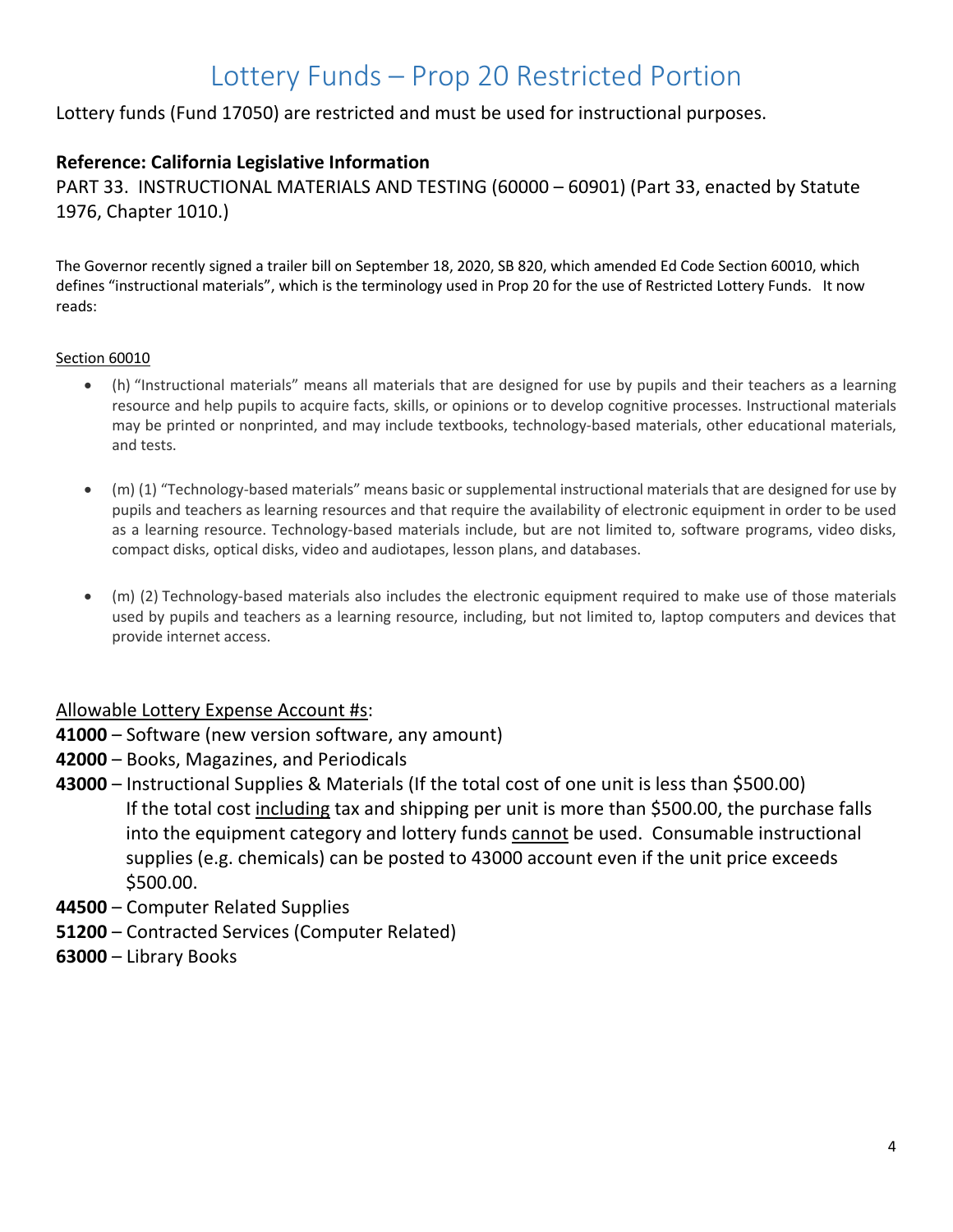# Equipment over \$1,000

Detailed procedures can be found in Banner Requisitions Training Manual page 16.

- If an individual item is over \$1,000 including taxes, District Purchasing Department tags equipment for inventory purposes.
- BANNER Document Accounting Box must be unchecked. (In order to tag an asset for inventory purposes this box must be unchecked.)
- Location code must be included.
- If ALL of the line items on a requisition are components (of a system or of the equipment) that work together as one unit, make this statement in the document text area of the requisition. The same budget must be used for all line items (except for Maintenance Agreements). Sample Verbiage:
	- o *All line items on this requisition are components that work together as one unit.*
	- o *If SOME of the line items on a requisition are components (of a system or of the equipment) that work together as one unit, make this statement in the document text area of the requisition. The same budget must be used for the related line items (except for Maintenance Agreements).*
- The related expenses that add value to the asset are: Freight, delivery, shipping and handling, labor, installation, recycling fees, waste fees (for computers and laptops), CA State Disposal Fee, DMV fees, Testing Certification, and sales taxes. (Same budget information must be used for all related expenses)
- Training Charges and Travel related expenses do not add value to the asset. Account number 51900 (Personal & Consultant Services) should be used. Location code is not required.
- Support, warranty, extended service agreement, Care plan, Care Pack, and protection plan are optional and do not add value to the cost of the asset. Account number 52230 - Maintenance Agreements should be used. Account number 51200 - Contracted Services (Computer Related) should be used for computer related. Location code is not required.

#### Most Common Accounts for Equipment (one piece) over \$1,000.00:

64110 – Equipment (**must include Location Code**)

- 64310 Computer & Related Equipment (**must include Location Code**)
- 64410 Media Services Equipment (**must include Location Code**)

Most Common Accounts for Equipment (one piece) between \$500.00 and \$1,000.00:

64120 – Equipment **(no location code is required)**

64320 – Computer Equipment **(no location code is required)**

64420 – Media Equipment **(no location code is required)**

#### Supplies & Materials Accounts (one piece) less than \$500 including taxes and freight:

43000 – Instructional Supplies & Materials **(no location code is required)**

44110 – Noninstructional Supplies & Materials **(no location code is required)**

44500 – Computer Related Supplies **(no location code is required)**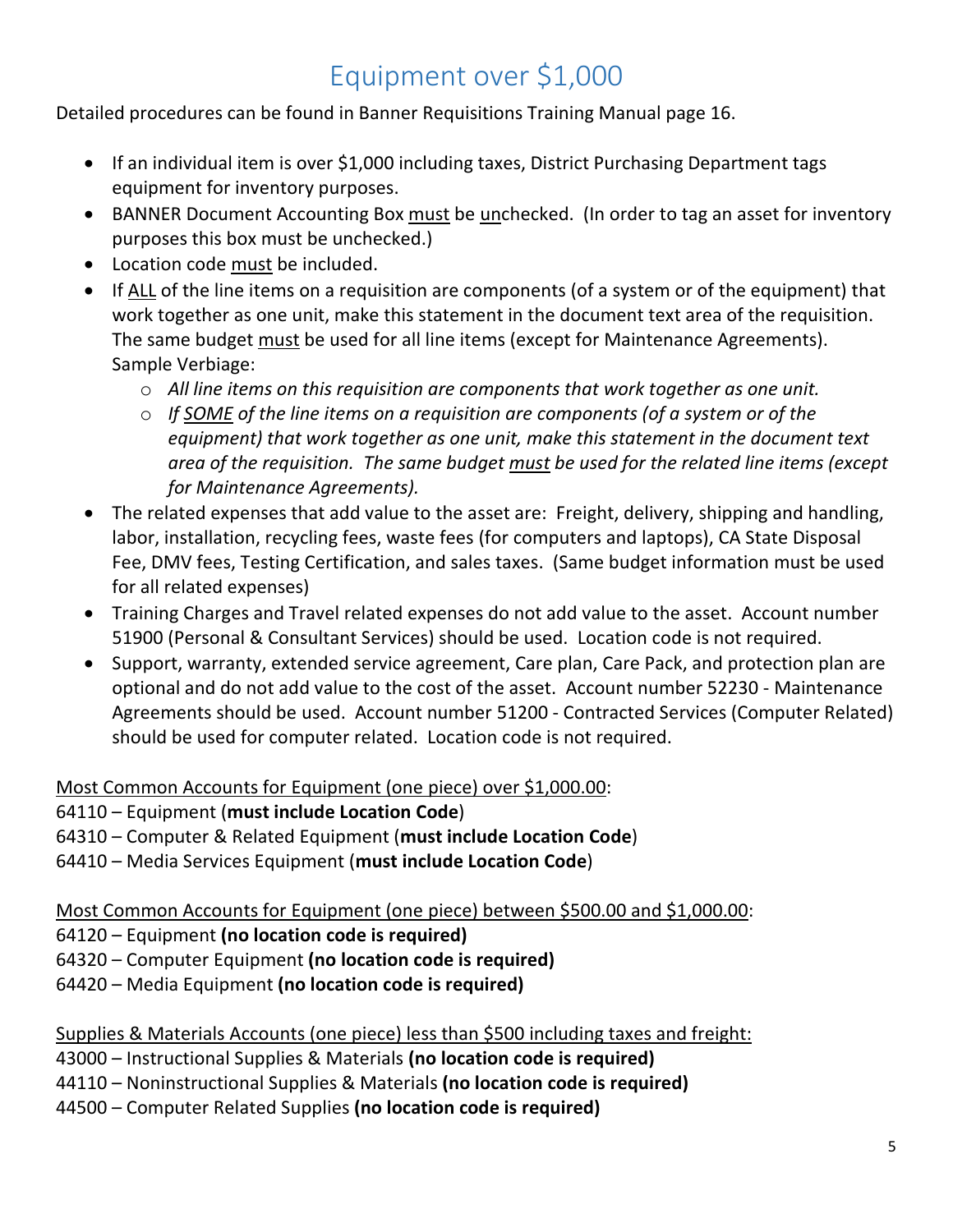# Software

If funds other than Lottery funds are used to buy new software for installation or a new version of an existing software, over one-year of useful life, it should be capitalized as equipment (considered equipment when purchased for the first time). If you know the location of the computer where the software will be installed, you still can enter the location code, otherwise no location code is required in the requisition. The beginning and ending period of the software or license must be included.

Downloadable software (no media, delivered electronically) is non-taxable.

### Use account Software #41000:

• Account #41000 (if less than \$500.00).

Use account #51200 Contracted Services (Computer Related) (non-taxable) for:

- Backup software site license for campus servers.
- Contracted services.
- License to upgrade new version software.
- Software support and technical support agreements renewal.
- Software License.

#### Use account #52230 Maintenance Agreements:

• Account #52230 for electronic care packages.

Use Computer & Related Equipment account #643xx (if over one-year of useful life):

- Account #64320 (\$500.00 to \$1,000.00).
- Account #64310 (over \$1,000.00).

Use Media Svcs. Equip account #644xx (if over one-year of useful life):

- Account #64420 (\$500.00 to \$1,000.00).
- Account #64410 (over \$1,000.00).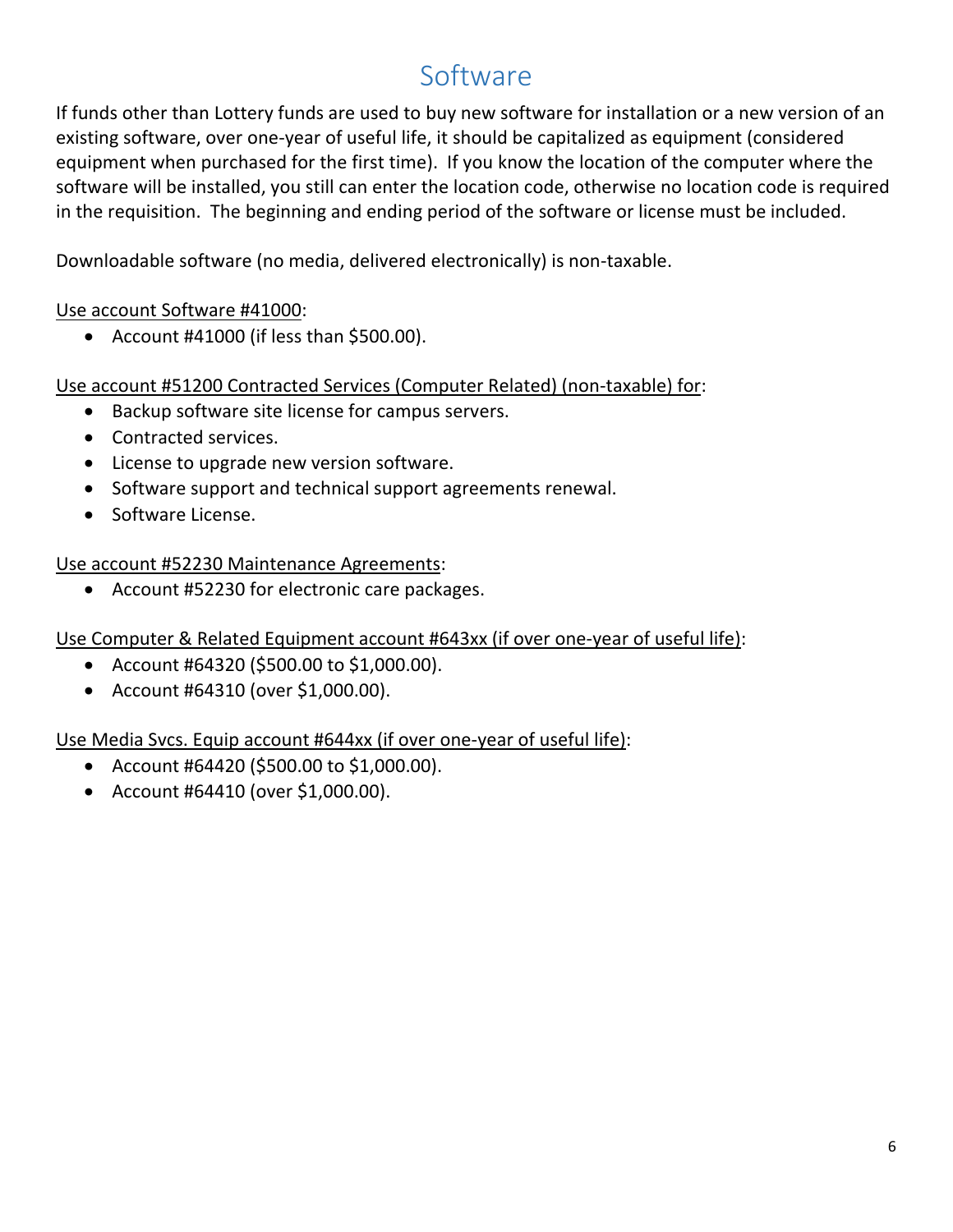# Petty Cash Voucher

You can find the detailed procedures at the District's website by clicking the following under nocccd.edu/Departments/Accounts Payable/Petty Cash Reimbursements or at this: [Petty Cash](http://nocccd.edu/petty-cash-reimbursements)  [Reimbursements](http://nocccd.edu/petty-cash-reimbursements)

- Petty Cash Voucher system is for the purchase of unforeseen, emergency expenditures that may arise during the course of performing business.
- Submit a BANNER purchase requisition for reimbursements that exceed the \$250.00 limit per day under the Petty Cash System and for reimbursements of services that fall under the 50000 category account.
- Submit a Bursar's Requisition for reimbursement if the expense is from a Bursar Account.
- Submit the signed Petty Cash Voucher within a timely manner to the Fullerton College Business Office for review and approval. Please do not hold on to them until the end of the year.
- We encourage staff to combine the receipts on one petty cash voucher form to reduce processing time, auditing and cost of printing checks.
- Use the Petty Cash Voucher template, a self-explanatory form.
- Statement of Purpose for Grants: Please justify the use of any Lottery funds (Fund 17050) or Categorical funds as allowable expenses by the funding agency (if applicable). If using Lottery funds, your statement of purpose must include that the expenditure is for student's use.
- The District's purchasing policy manual states: "Under no circumstance is the product or service to be delivered or rendered at a private residence. All deliverables must be addressed to the school, District Office, or Will-Called."
- Provide original itemized receipts/invoices and proof of payment for reasonable employee business related expenses and tape them to a sheet of paper (please do not attach them with paper clips). Also, please tape over the margins of the receipt to avoid contact with any important information.
- If the payment was made by:
	- o Check: Provide a copy (front and back) of the cancelled check.
	- o Cash: The original receipt must read cash payment.
	- o Credit card: Submit original credit card receipts.
	- o Online by credit card: provide copy of the receipt listing the employee's name and the credit card number (at least the last four digits).
- If the petty cash reimbursement is for hospitality, account 44400 Noninst Supplies-Food/Hospitality must be used. A copy of the approved hospitality memo must be attached.
- Meals per Diem, field trip expenses, travel expenses, mileage, parking fees, and contracted services **cannot** be reimbursed via petty cash voucher.
- Gift cards to students or vendors in exchange for services are not allowable expenses and **cannot** be reimbursed via petty cash vouchers or purchase requisitions.
- Employee's signature is required.
- Obtain the necessary administrative approvals.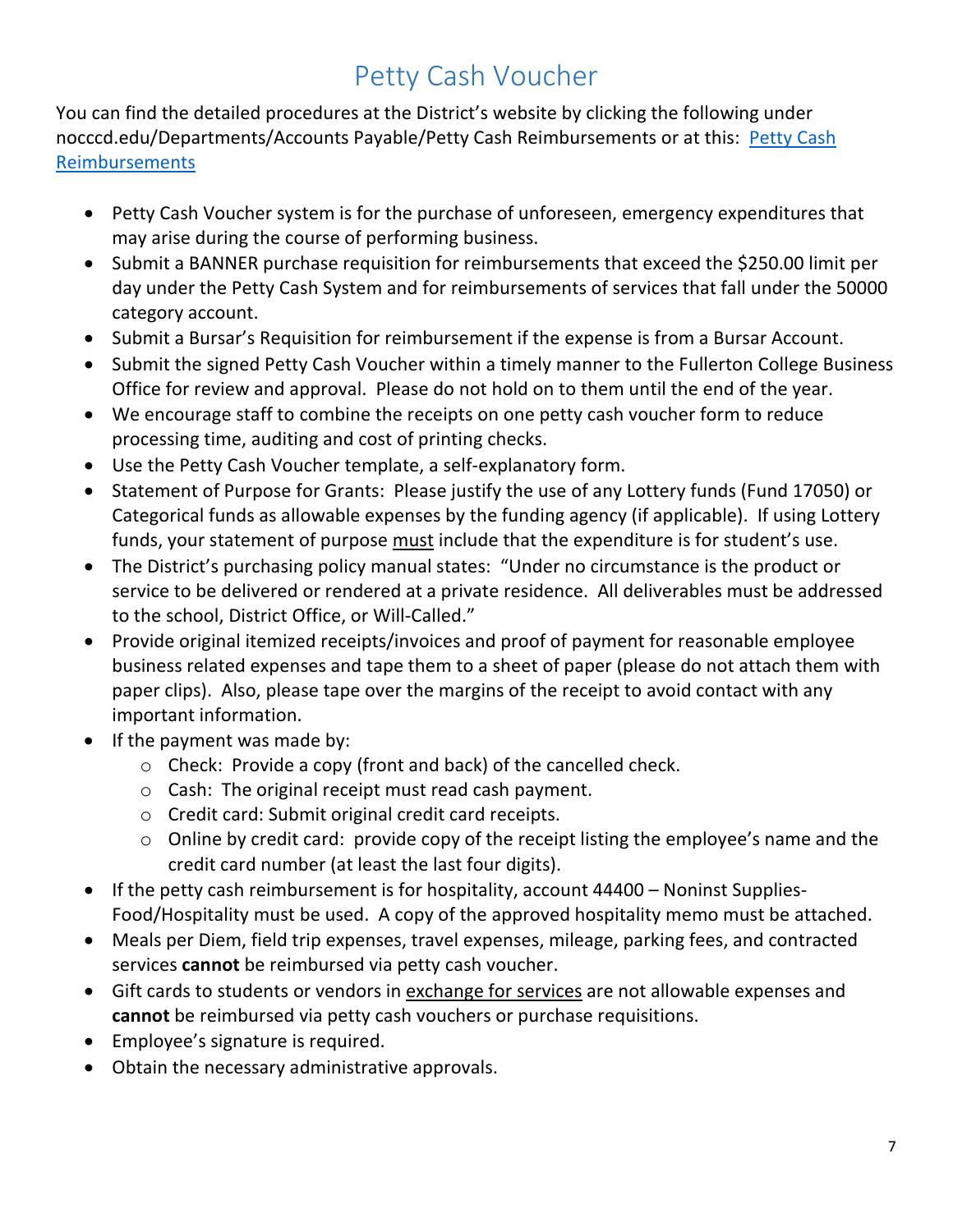# Mileage Invoice

Detailed procedures can be found on the NOCCCD website at nocccd.edu/Departments/Accounts Payable/Mileage Reimbursements or by following this link: [Mileage Reimbursement](http://nocccd.edu/mileage-reimbursements)

- Use the Mileage Invoice template, a self-explanatory form (found at the District's web site nocccd.edu under Accounts Payable in the Department's Tab).
- Submit the signed Mileage Invoice within a timely manner to the Business Office for review and approval. Please do hold onto requests until the end of the year.
- This procedure should not be used in combination with activities approved in a travel requisition. One method or the other should be used.
- Ensure travel dates are noted.
- Attach a printout using MapQuest, Google maps, etc. if mileage driven is 20 miles or more in one day.
- Attach a printout using MapQuest, Google maps, etc. for regular commute miles (home to work). Regular commute miles must be deducted if actual mileage was driven on a regular/normal work day.
- Mileage reimbursement rate for business miles driven for calendar year 2019 is 58.0 cents per mile. The mileage rate applies to the time period in which the miles are driven and not the date in which the miles are claimed for reimbursement. Do not round the miles. Do not round the amount to the nearest dollar.
- Provide budget. Account #52460 must be used.
- If parking fees are claimed, attach original parking tickets/receipts.
- Employee's initials and signature are required.
- Obtain the necessary administrative approvals.

| <b>Mileage Invoice</b>            |               |                    |
|-----------------------------------|---------------|--------------------|
| <b>Mileage Scenarios:</b>         |               |                    |
| 1) Work to Event (round trip)     | 22.60         | <b>Total Miles</b> |
|                                   |               |                    |
| 2) Home to Event (round trip)     | 71.60         | Miles              |
| Home to Work (commute round trip) | (7.50) Miles  |                    |
|                                   | 64.10         | <b>Total Miles</b> |
|                                   |               |                    |
| 3) Work to Event                  | 22.60         | Miles              |
| Event to Home                     | 6.70          | Miles              |
|                                   | 29.30         | Miles              |
| Home to Work (commute one way)    | (3.75)        |                    |
|                                   | 25.55         | <b>Total Miles</b> |
|                                   |               |                    |
| 4) Home to Event (one way)        | 42.20         | Miles              |
| Home to Work (commute one way)    | (26.90) Miles |                    |
|                                   | 15.30         | Miles              |
| Event to Work                     | 19.60         |                    |
|                                   | 34.90         | <b>Total Miles</b> |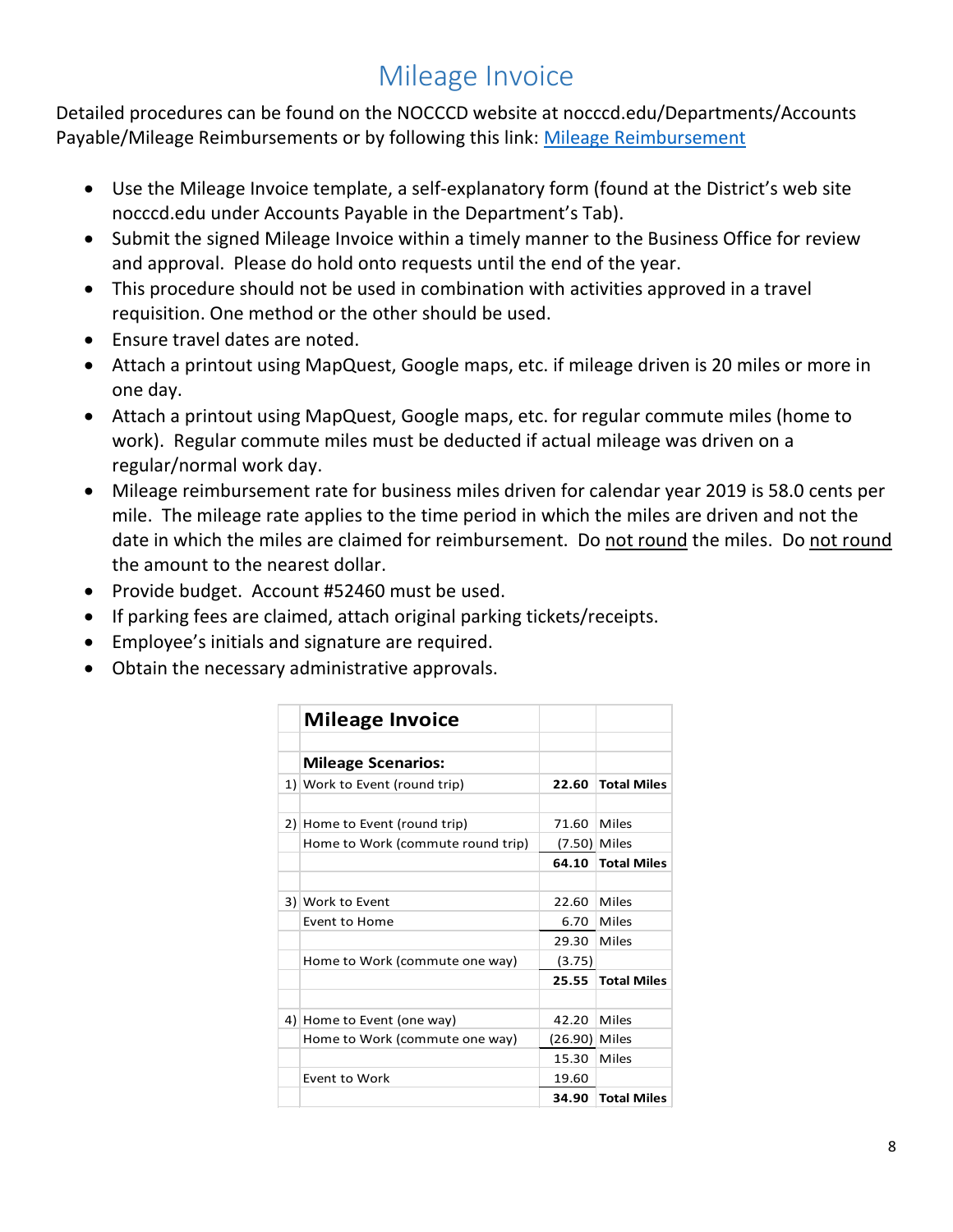# Retrieving a Document in Approval Process

Document Query in Banner 9

#### **FOADOCU**

(Document By User)

Want to deny/disapprove an RQ or JV before it was approved? Did you forget you had even started an RQ or JV?

This screen will let you see what you started and where it stands.

- 1. Type *FOADOCU* to enter the screen in BANNER.
- 2. User name will default to your name. You can query other names, for instance, other staff working in your office if you need to search for an RQ they entered.
	- a. You can choose to query on the Fiscal Year, a specific date range or more.
	- b. You can choose to query on Document Types (REQ, PO, INV, ENC, JV)
	- c. You can choose to query on Status use drop down box to select (Completed, Approved, Incomplete, Cancelled, or all (blank)
- 3. Once you have entered your selections, click Go.
- 4. A list of all documents you have created will populate (or for a specific user name).
- 5. Scroll row by row with your cursor to highlight the row for the RQ you wish to deny.
- 6. If the RQ document has been approved, as indicated by an "A" in the "Status" column, you will not be able to deny the document and you will have to notify your buyer to delete the RQ if you no longer require it.
- 7. To deny the document, make sure there is a "C" in the "Status" column and confirm you have highlighted the row containing the RQ you wish to deny.
- 8. Click the icon in the "Deny document" column and this will put the document back "in process" so you can make changes and complete the RQ once again.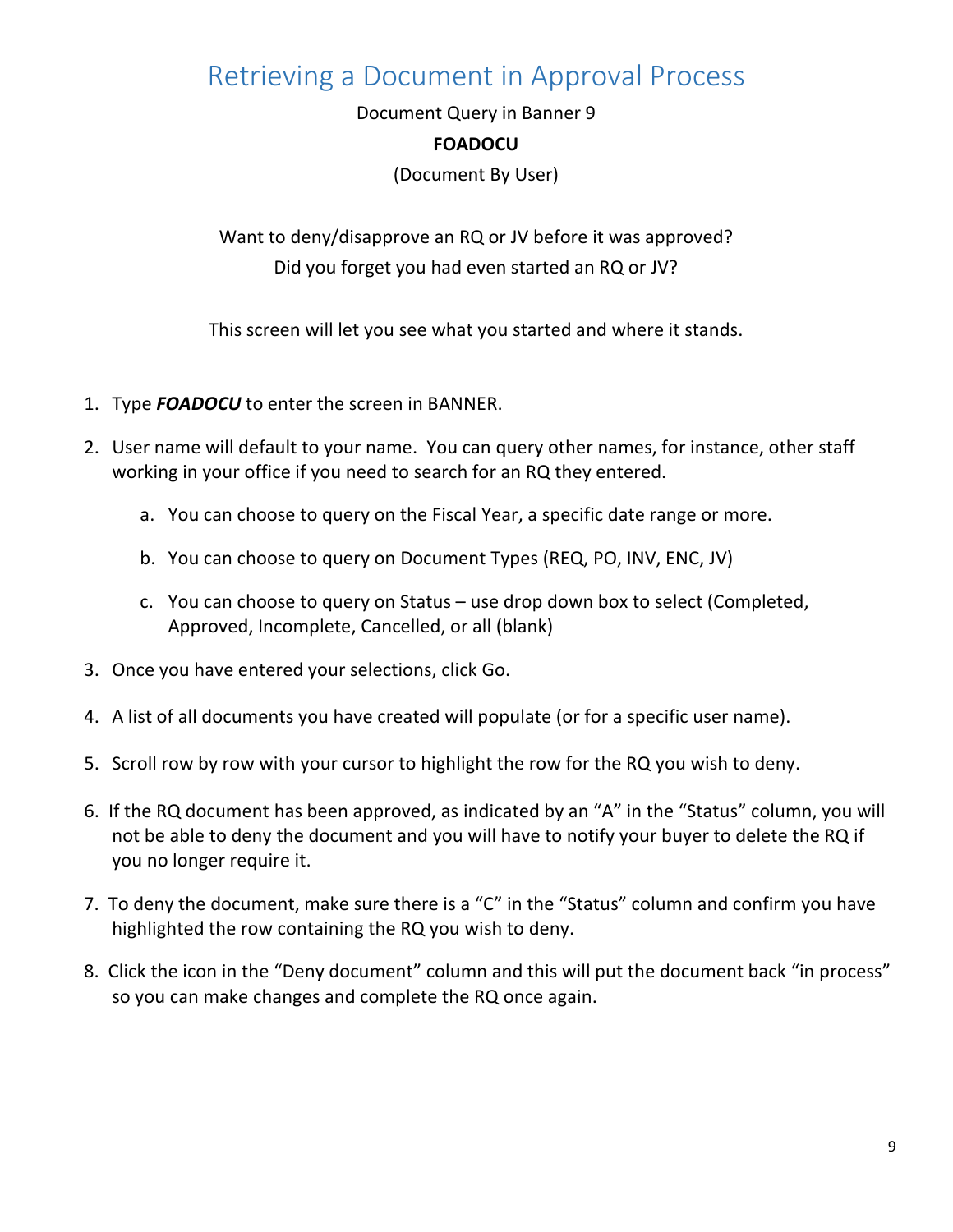# Viewing Document History

### Document Query in Banner 9 **FOIDOCH**

#### (Document History)

### Did your RQ get turned into a PO? Have any payments been started or made against that PO?

This screen will let you query all documents that are related to your RQ, such as the PO#, Vendor Invoice #, District Invoice # assigned, the Check # and date your invoice was paid against your PO:

- 1. Type *FOIDOCH* to enter the screen in BANNER.
- 2. Enter Document Type (REQ, PO, INV, etc..).
- 3. Enter Document Code this is your document number.
- 4. Document history will display.
- 5. To view additional information, highlight the row and click "related" to make selections.
- 6. Click either "Requisition Info" or "Query Document by type" to query requisition or other data and click Go to view the details.
- 7. Use arrows at the bottom of the screen to scroll through pages.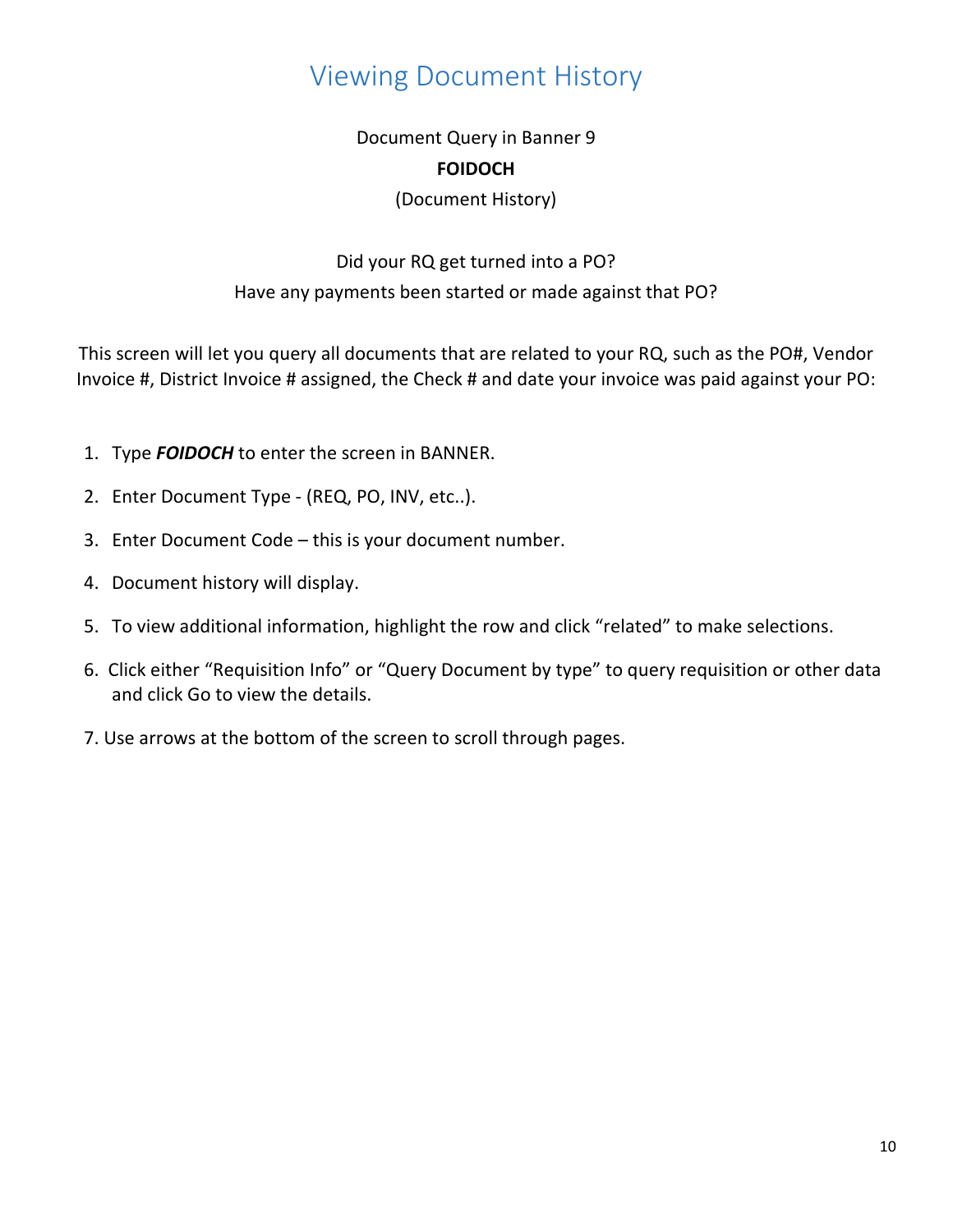# How to View a Document in MyGateway

Directions:

Login to MyGateway  $\rightarrow$  Click on WebStar icon in top right hand corner  $\rightarrow$  Finance  $\rightarrow$  View Document  $\rightarrow$  Enter Requisition Number in Document Number Field  $\rightarrow$  Click on View Document.

### **Login to MyGateway**



### **Click on WebStar icon in top right hand corner**



*Continued on next page…*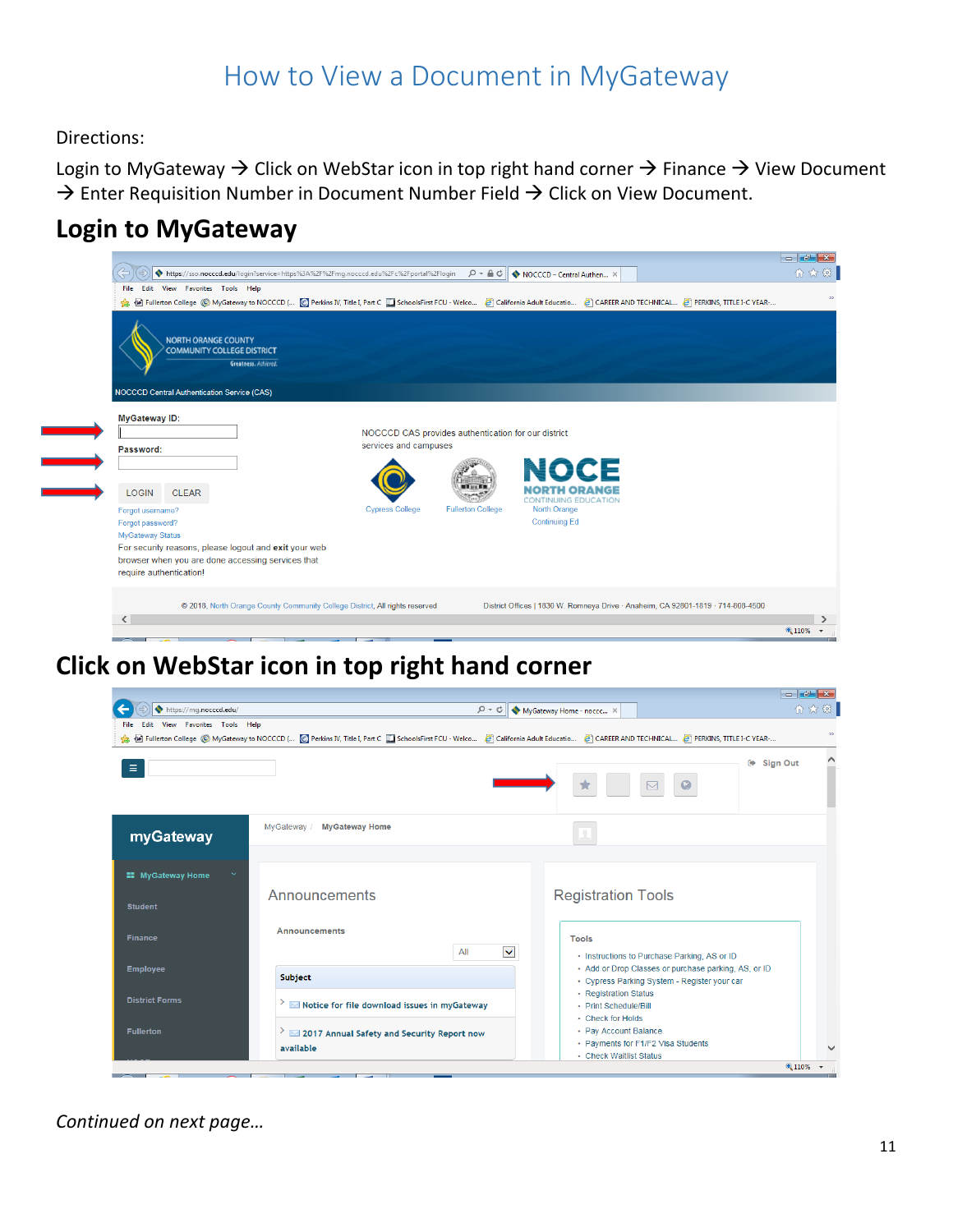# **Finance**

| Edit View Favorites Tools Help<br>File:                                                                                                                                                  | https://www.webstar.nocccd.edu/prod/twbkwbis.P_GenMenu?name=bmenu.P_MainMnu |                        | $\mathcal{Q}$ $\sim$ $\triangle$ $\mathcal{C}$ $\parallel$ $\diamond$ Main Menu | $\times$                   |  | 命 大 僚 |
|------------------------------------------------------------------------------------------------------------------------------------------------------------------------------------------|-----------------------------------------------------------------------------|------------------------|---------------------------------------------------------------------------------|----------------------------|--|-------|
| Fullerton College @ MyGateway to NOCCCD ( C Perkins IV, Title I, Part C Collector SchoolsFirst FCU - Welco 8 California Adult Educatio 8 CAREER AND TECHNICAL 8 PERKINS, TITLE I-C VEAR- |                                                                             |                        |                                                                                 |                            |  |       |
|                                                                                                                                                                                          |                                                                             |                        |                                                                                 |                            |  |       |
|                                                                                                                                                                                          |                                                                             |                        |                                                                                 |                            |  |       |
| <b>Main Menu</b><br><b>Personal Information</b>                                                                                                                                          | <b>Register for Classes</b>                                                 | <b>Student Records</b> | <b>Financial Aid Employee Services</b>                                          | <b>Finance Services</b>    |  |       |
|                                                                                                                                                                                          |                                                                             |                        |                                                                                 |                            |  |       |
| <b>Search</b><br>Go                                                                                                                                                                      |                                                                             |                        | <b>SITE MAP</b>                                                                 | <b>HELP</b><br><b>EXIT</b> |  |       |
|                                                                                                                                                                                          |                                                                             |                        |                                                                                 |                            |  |       |
|                                                                                                                                                                                          |                                                                             |                        |                                                                                 |                            |  |       |
| Main Menu                                                                                                                                                                                |                                                                             |                        |                                                                                 |                            |  |       |
|                                                                                                                                                                                          |                                                                             |                        |                                                                                 |                            |  |       |
|                                                                                                                                                                                          |                                                                             |                        |                                                                                 |                            |  |       |
|                                                                                                                                                                                          |                                                                             |                        |                                                                                 |                            |  |       |
|                                                                                                                                                                                          |                                                                             |                        |                                                                                 |                            |  |       |
| <b>Register for Classes</b>                                                                                                                                                              |                                                                             |                        |                                                                                 |                            |  |       |
| Add/Drop Courses, View/Pay Fees, View Registration Holds, Look Up Classes to Add                                                                                                         |                                                                             |                        |                                                                                 |                            |  |       |
| <b>Student Records</b>                                                                                                                                                                   |                                                                             |                        |                                                                                 |                            |  |       |
| View Holds, View Account Summary and Pay Fees, Request Official/Printed Transcript, View Unofficial Web Transcript, View and print 1098T                                                 |                                                                             |                        |                                                                                 |                            |  |       |
| <b>Financial Aid</b><br>Review Financial Aid Requirements & Awards                                                                                                                       |                                                                             |                        |                                                                                 |                            |  |       |
| <b>Personal Information</b>                                                                                                                                                              |                                                                             |                        |                                                                                 |                            |  |       |
| Change PIN/Security Question, Update E-mail Address(es), View Mailing Address/Phone Number, View/Update Emergency Contacts, Set TXT Alert Preferences                                    |                                                                             |                        |                                                                                 |                            |  |       |
| <b>Finance</b>                                                                                                                                                                           |                                                                             |                        |                                                                                 |                            |  |       |
| Self-Service Finance                                                                                                                                                                     |                                                                             |                        |                                                                                 |                            |  |       |
| Employee                                                                                                                                                                                 |                                                                             |                        |                                                                                 |                            |  |       |
| Time sheets, benefits, leave, job data, paystubs, and W4 data.                                                                                                                           |                                                                             |                        |                                                                                 |                            |  |       |

### **View Document**

|                          | File Edit View Favorites Tools Help                                                                                                                                                |  |
|--------------------------|------------------------------------------------------------------------------------------------------------------------------------------------------------------------------------|--|
|                          | A Fullerton College @ MyGateway to NOCCCD ( @ Perkins IV, Title I, Part C   SchoolsFirst FCU - Welco 8 California Adult Educatio 8 CAREER AND TECHNICAL 8 PERKINS, TITLE I-C YEAR- |  |
|                          | WebStar CYPRESS COLLEGE   FULLERTON COLLEGE   SCHOOL OF CONTINUING EDUCATION                                                                                                       |  |
|                          |                                                                                                                                                                                    |  |
|                          |                                                                                                                                                                                    |  |
|                          |                                                                                                                                                                                    |  |
| <b>Main Menu</b>         | Personal Information Register for Classes Student Records Financial Aid Employee Services Finance Services                                                                         |  |
|                          |                                                                                                                                                                                    |  |
| <b>Search</b>            | Go<br>SITE MAP HELP EXIT<br><b>MENU</b>                                                                                                                                            |  |
|                          |                                                                                                                                                                                    |  |
|                          |                                                                                                                                                                                    |  |
|                          |                                                                                                                                                                                    |  |
| <b>Budget Queries</b>    |                                                                                                                                                                                    |  |
| <b>Encumbrance Query</b> |                                                                                                                                                                                    |  |
| Requisition              |                                                                                                                                                                                    |  |
| <b>Purchase Order</b>    |                                                                                                                                                                                    |  |
| <b>Approve Documents</b> |                                                                                                                                                                                    |  |
| <b>View Document</b>     |                                                                                                                                                                                    |  |
| <b>Budget Transfer</b>   |                                                                                                                                                                                    |  |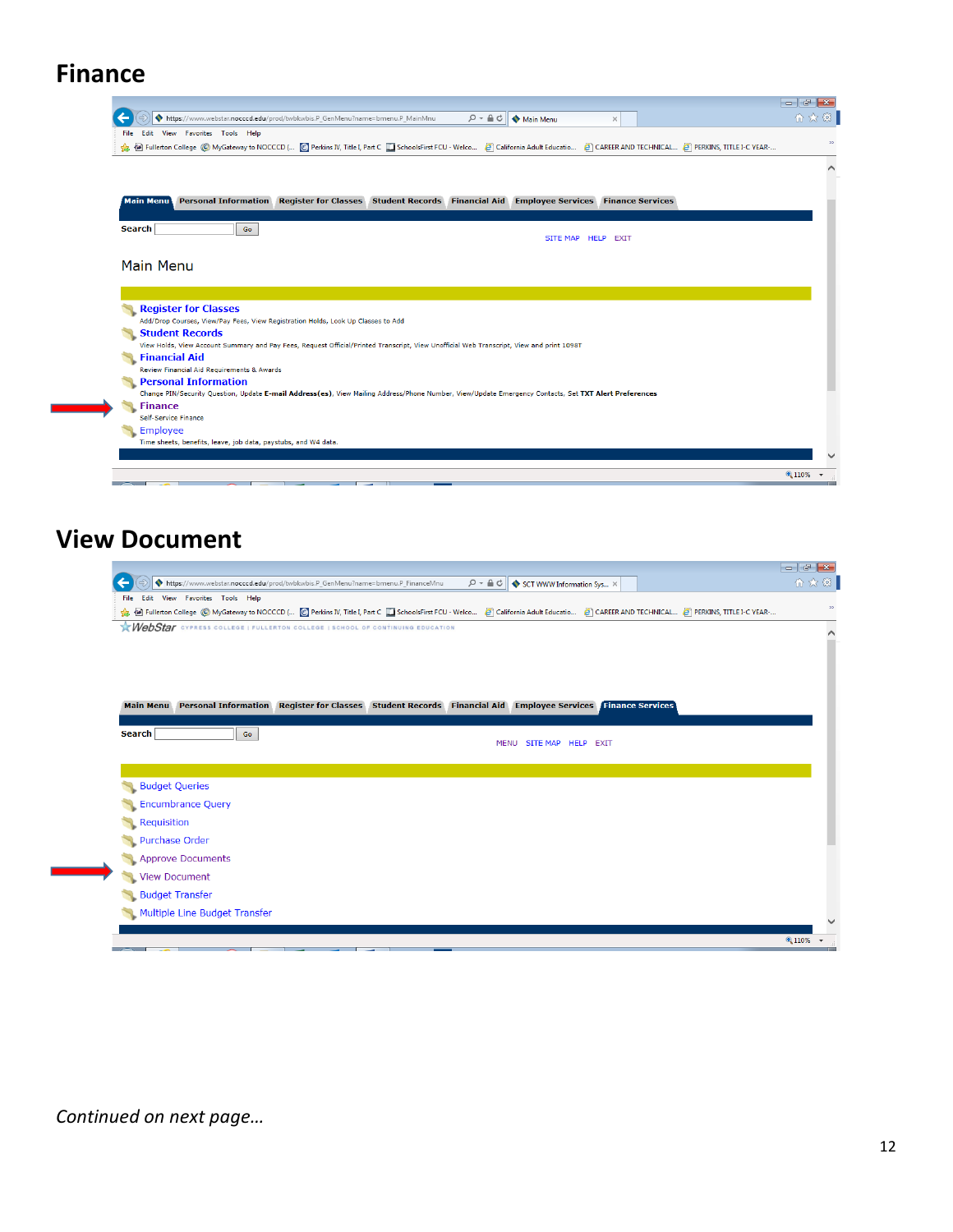# **Enter Requisition Number in Document Number Field and Click on View Document**

| https://www.webstar.nocccd.edu/prod/bwfkvdoc.P_ViewDoc<br>$D - \triangle$ d<br>View Document<br>$\times$<br>File Edit View Favorites Tools Help<br>& P Fullerton College @ MyGateway to NOCCCD ( C Perkins IV, Title I, Part C   SchoolsFirst FCU - Welco 8 California Adult Educatio 8 CAREER AND TECHNICAL 8 PERKINS, TITLE I-C YEAR-<br>To display the details of a document external parameters then select View docum to a spilay approval history for a document enter parameters then select Approval<br>history. If you do not know the dock nent number, select Document Number of access the Code Lookup feature. This enables you to perform a query and obtain a list<br>of document numbers to choose<br><b>Document Number</b><br>$\checkmark$<br><b>Change Seg#</b><br><b>Submission#:</b><br><b>Reference Number</b><br><b>Display Accounting Information</b><br><b>No</b><br>$^{\circ}$<br>Yes<br>O<br><b>Display Document/Line Item Text</b><br><b>Display Commodity Text</b><br>All $\odot$ Printable $\odot$ None<br>All<br>◉ Printable<br>○ None<br>◯<br>View document<br>Approval history<br>电 110% |                                 |  | $\begin{array}{ c c c c c }\n\hline\n\multicolumn{1}{ c }{\sim} & \multicolumn{1}{ c }{\sim} & \multicolumn{1}{ c }{\sim} & \multicolumn{1}{ c }{\sim} & \multicolumn{1}{ c }{\sim} & \multicolumn{1}{ c }{\sim} & \multicolumn{1}{ c }{\sim} & \multicolumn{1}{ c }{\sim} & \multicolumn{1}{ c }{\sim} & \multicolumn{1}{ c }{\sim} & \multicolumn{1}{ c }{\sim} & \multicolumn{1}{ c }{\sim} & \multicolumn{1}{ c }{\sim} & \multic$ |
|---------------------------------------------------------------------------------------------------------------------------------------------------------------------------------------------------------------------------------------------------------------------------------------------------------------------------------------------------------------------------------------------------------------------------------------------------------------------------------------------------------------------------------------------------------------------------------------------------------------------------------------------------------------------------------------------------------------------------------------------------------------------------------------------------------------------------------------------------------------------------------------------------------------------------------------------------------------------------------------------------------------------------------------------------------------------------------------------------------------------------|---------------------------------|--|----------------------------------------------------------------------------------------------------------------------------------------------------------------------------------------------------------------------------------------------------------------------------------------------------------------------------------------------------------------------------------------------------------------------------------------|
|                                                                                                                                                                                                                                                                                                                                                                                                                                                                                                                                                                                                                                                                                                                                                                                                                                                                                                                                                                                                                                                                                                                           |                                 |  | 价 ☆ 戀                                                                                                                                                                                                                                                                                                                                                                                                                                  |
|                                                                                                                                                                                                                                                                                                                                                                                                                                                                                                                                                                                                                                                                                                                                                                                                                                                                                                                                                                                                                                                                                                                           |                                 |  |                                                                                                                                                                                                                                                                                                                                                                                                                                        |
|                                                                                                                                                                                                                                                                                                                                                                                                                                                                                                                                                                                                                                                                                                                                                                                                                                                                                                                                                                                                                                                                                                                           |                                 |  | $\rightarrow$                                                                                                                                                                                                                                                                                                                                                                                                                          |
|                                                                                                                                                                                                                                                                                                                                                                                                                                                                                                                                                                                                                                                                                                                                                                                                                                                                                                                                                                                                                                                                                                                           | <b>View Document</b>            |  | $\wedge$                                                                                                                                                                                                                                                                                                                                                                                                                               |
|                                                                                                                                                                                                                                                                                                                                                                                                                                                                                                                                                                                                                                                                                                                                                                                                                                                                                                                                                                                                                                                                                                                           |                                 |  |                                                                                                                                                                                                                                                                                                                                                                                                                                        |
|                                                                                                                                                                                                                                                                                                                                                                                                                                                                                                                                                                                                                                                                                                                                                                                                                                                                                                                                                                                                                                                                                                                           |                                 |  |                                                                                                                                                                                                                                                                                                                                                                                                                                        |
|                                                                                                                                                                                                                                                                                                                                                                                                                                                                                                                                                                                                                                                                                                                                                                                                                                                                                                                                                                                                                                                                                                                           |                                 |  |                                                                                                                                                                                                                                                                                                                                                                                                                                        |
|                                                                                                                                                                                                                                                                                                                                                                                                                                                                                                                                                                                                                                                                                                                                                                                                                                                                                                                                                                                                                                                                                                                           |                                 |  |                                                                                                                                                                                                                                                                                                                                                                                                                                        |
|                                                                                                                                                                                                                                                                                                                                                                                                                                                                                                                                                                                                                                                                                                                                                                                                                                                                                                                                                                                                                                                                                                                           |                                 |  |                                                                                                                                                                                                                                                                                                                                                                                                                                        |
|                                                                                                                                                                                                                                                                                                                                                                                                                                                                                                                                                                                                                                                                                                                                                                                                                                                                                                                                                                                                                                                                                                                           |                                 |  |                                                                                                                                                                                                                                                                                                                                                                                                                                        |
|                                                                                                                                                                                                                                                                                                                                                                                                                                                                                                                                                                                                                                                                                                                                                                                                                                                                                                                                                                                                                                                                                                                           | <b>Choose type:</b> Requisition |  |                                                                                                                                                                                                                                                                                                                                                                                                                                        |
|                                                                                                                                                                                                                                                                                                                                                                                                                                                                                                                                                                                                                                                                                                                                                                                                                                                                                                                                                                                                                                                                                                                           |                                 |  |                                                                                                                                                                                                                                                                                                                                                                                                                                        |
|                                                                                                                                                                                                                                                                                                                                                                                                                                                                                                                                                                                                                                                                                                                                                                                                                                                                                                                                                                                                                                                                                                                           |                                 |  |                                                                                                                                                                                                                                                                                                                                                                                                                                        |
|                                                                                                                                                                                                                                                                                                                                                                                                                                                                                                                                                                                                                                                                                                                                                                                                                                                                                                                                                                                                                                                                                                                           |                                 |  |                                                                                                                                                                                                                                                                                                                                                                                                                                        |
|                                                                                                                                                                                                                                                                                                                                                                                                                                                                                                                                                                                                                                                                                                                                                                                                                                                                                                                                                                                                                                                                                                                           |                                 |  |                                                                                                                                                                                                                                                                                                                                                                                                                                        |
|                                                                                                                                                                                                                                                                                                                                                                                                                                                                                                                                                                                                                                                                                                                                                                                                                                                                                                                                                                                                                                                                                                                           |                                 |  |                                                                                                                                                                                                                                                                                                                                                                                                                                        |
|                                                                                                                                                                                                                                                                                                                                                                                                                                                                                                                                                                                                                                                                                                                                                                                                                                                                                                                                                                                                                                                                                                                           |                                 |  |                                                                                                                                                                                                                                                                                                                                                                                                                                        |
|                                                                                                                                                                                                                                                                                                                                                                                                                                                                                                                                                                                                                                                                                                                                                                                                                                                                                                                                                                                                                                                                                                                           |                                 |  |                                                                                                                                                                                                                                                                                                                                                                                                                                        |
|                                                                                                                                                                                                                                                                                                                                                                                                                                                                                                                                                                                                                                                                                                                                                                                                                                                                                                                                                                                                                                                                                                                           |                                 |  |                                                                                                                                                                                                                                                                                                                                                                                                                                        |
|                                                                                                                                                                                                                                                                                                                                                                                                                                                                                                                                                                                                                                                                                                                                                                                                                                                                                                                                                                                                                                                                                                                           |                                 |  |                                                                                                                                                                                                                                                                                                                                                                                                                                        |
|                                                                                                                                                                                                                                                                                                                                                                                                                                                                                                                                                                                                                                                                                                                                                                                                                                                                                                                                                                                                                                                                                                                           |                                 |  |                                                                                                                                                                                                                                                                                                                                                                                                                                        |
|                                                                                                                                                                                                                                                                                                                                                                                                                                                                                                                                                                                                                                                                                                                                                                                                                                                                                                                                                                                                                                                                                                                           |                                 |  |                                                                                                                                                                                                                                                                                                                                                                                                                                        |
|                                                                                                                                                                                                                                                                                                                                                                                                                                                                                                                                                                                                                                                                                                                                                                                                                                                                                                                                                                                                                                                                                                                           |                                 |  |                                                                                                                                                                                                                                                                                                                                                                                                                                        |
|                                                                                                                                                                                                                                                                                                                                                                                                                                                                                                                                                                                                                                                                                                                                                                                                                                                                                                                                                                                                                                                                                                                           |                                 |  |                                                                                                                                                                                                                                                                                                                                                                                                                                        |
|                                                                                                                                                                                                                                                                                                                                                                                                                                                                                                                                                                                                                                                                                                                                                                                                                                                                                                                                                                                                                                                                                                                           |                                 |  |                                                                                                                                                                                                                                                                                                                                                                                                                                        |

<u> a strong d</u>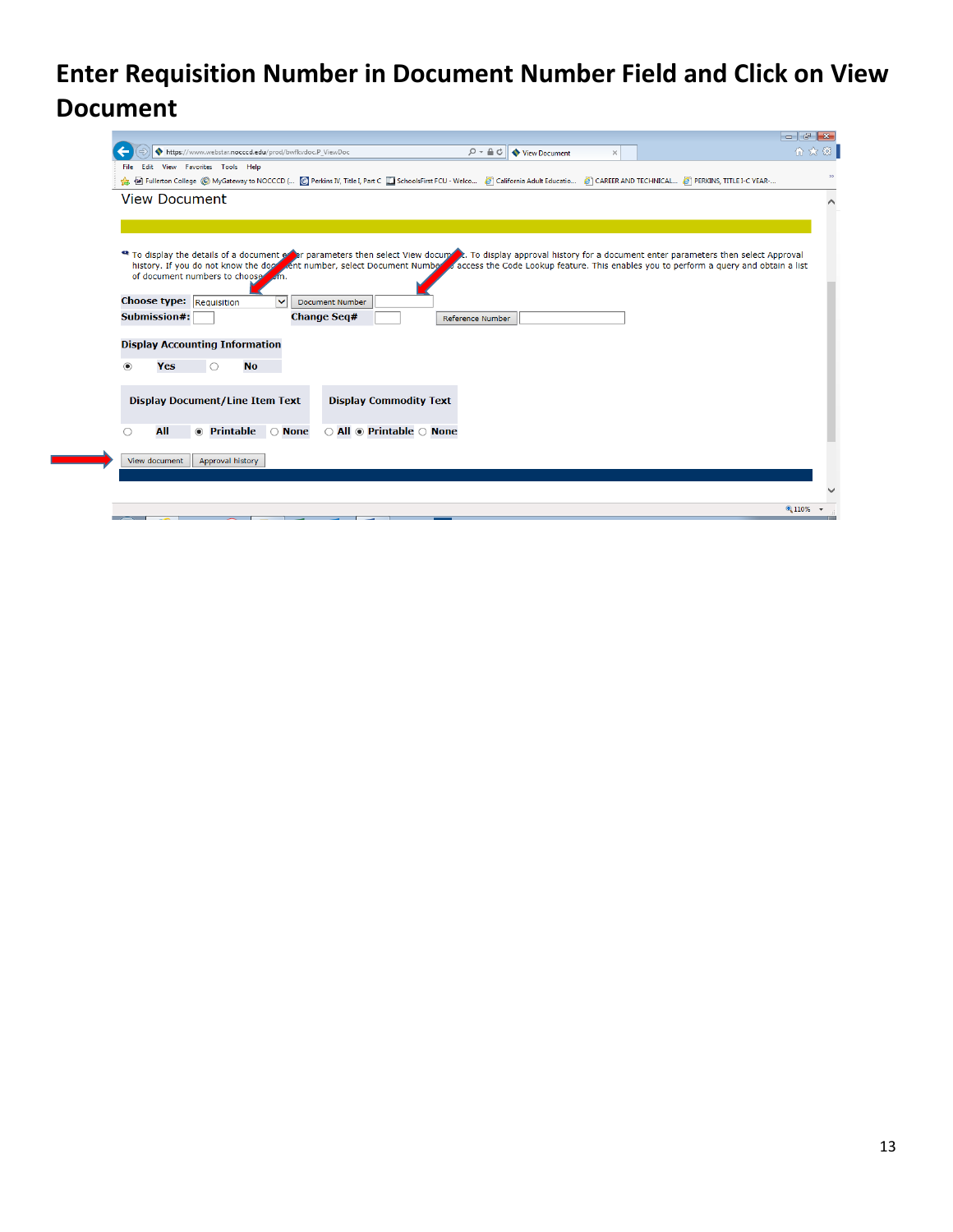# REQUIRED INFO FOR A COMPLETE PURCHASE REQUISITION **TEMPLATE**

#### **Document Text Information**:

**New Vendor Information (If applicable):** Please insert all the pre-set item text lines for a new vendor requisition. The Quote info below is not necessary for Amazon Orders, Blanket Orders, Invoice Payments and Reimbursements.

**Quote#:** "xxxxx" **Dated:** MM/DD/YYYY *(Enter required info for each line)* **Rep Name: Phone: Fax: Email:** 

**Reason for Purchase/Service:** *(Choose either Purchase or Service and Explain Reason for Purchase)*

**Statement of Purpose for Grants:** Please justify the use of any Lottery funds (Fund 17050) or Categorical funds as allowable expenses by the funding agency (if applicable). If using Lottery funds, your statement of purpose must include that the expenditure is for student's use. If not applicable, enter N/A.

If applicable, add text below for equipment components when using accounts 64320, 64420, 64310, & 64410: **\*\*All line items on this requisition are** 

**components that work together as one unit.**

If applicable, add text: **Charge Back to Bursar:** 3xxxx – 9xxxx

If applicable, add text: **Special Indications/Instructions:** *(for A/P, Purchasing, mailing, late RQ submission, etc.)*

**Commodity Field**: XY *(Buyer Initials of your assigned Buyer)*

**Description Field**: *(Include a description of the item)*

"Computer Monitor LED LCD 20"

**Item Text Information**: *(Include specifications of the item you are purchasing)*

Item#: "###"

**On the last Line Item**: It is not necessary to include the following information on each individual line item in multiple line item RQs, so please only include the following information on the last line item as it applies to the entire RQ. If there is only one line item, enter this information at the end of the item text.

If applicable, please add text for **Coverage of Period/Term** for Licenses, Maintenance Agreements, Software, Subscriptions, etc.: **Coverage from MM/DD/YYYY to MM/DD/YYYY**

If applicable, please add text: **Contract No**: NASPO 7-15-457-1457

#### **Authorized Signatures for Payment:**

List Names *(The name(s) listed cannot be the RQ Requestor/Inputter)*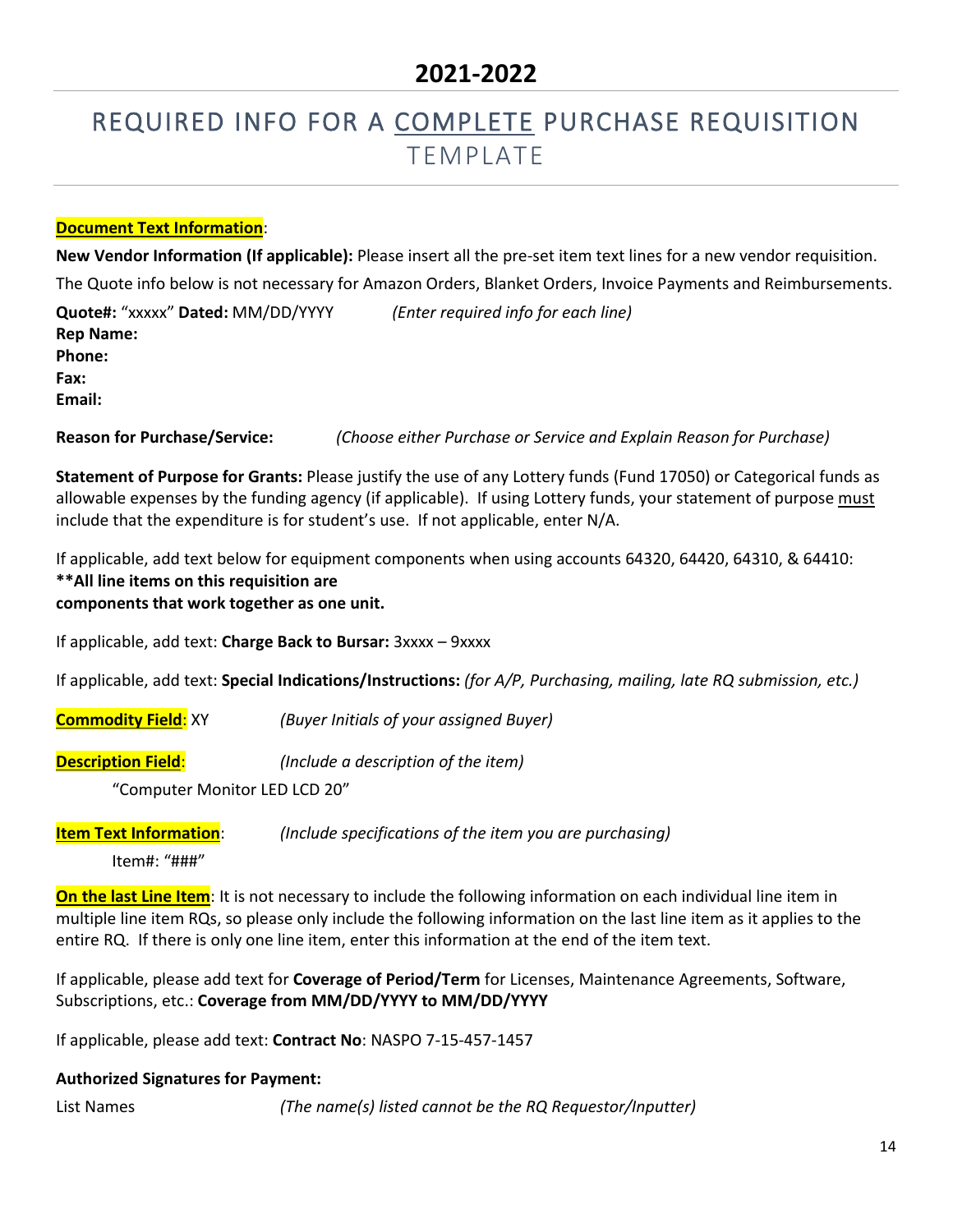### NEW VENDOR PURCHASE REQUISITION TEMPLATE

### **How to add the New Vendor Document Text Items into your Requisition**

First time only – If you searched for the vendor and it does not have an associated BANNER ID#, add the following info in the Document Text area:

- In Modify Clause Box Enter "VENDOR" **Modify Clause:** VENDOR<sup>T</sup>
- Then Hit F6 (or Insert Record). This will insert all the pre-set item text lines for the new vendor requisitions.
- Then, you can "Next Block" to get to the actual clauses inserted and input the new vendor specifics.

| * Company Name:          |           |
|--------------------------|-----------|
| Contact:                 |           |
| Sales Rep email address: |           |
| * Address:               |           |
| * City:                  |           |
| * State:                 | Zip Code: |
| * Phone:                 |           |
| Fax:                     |           |
| Website Address:         |           |
| Fed. Tax ID $#$          |           |
| * Required Information   |           |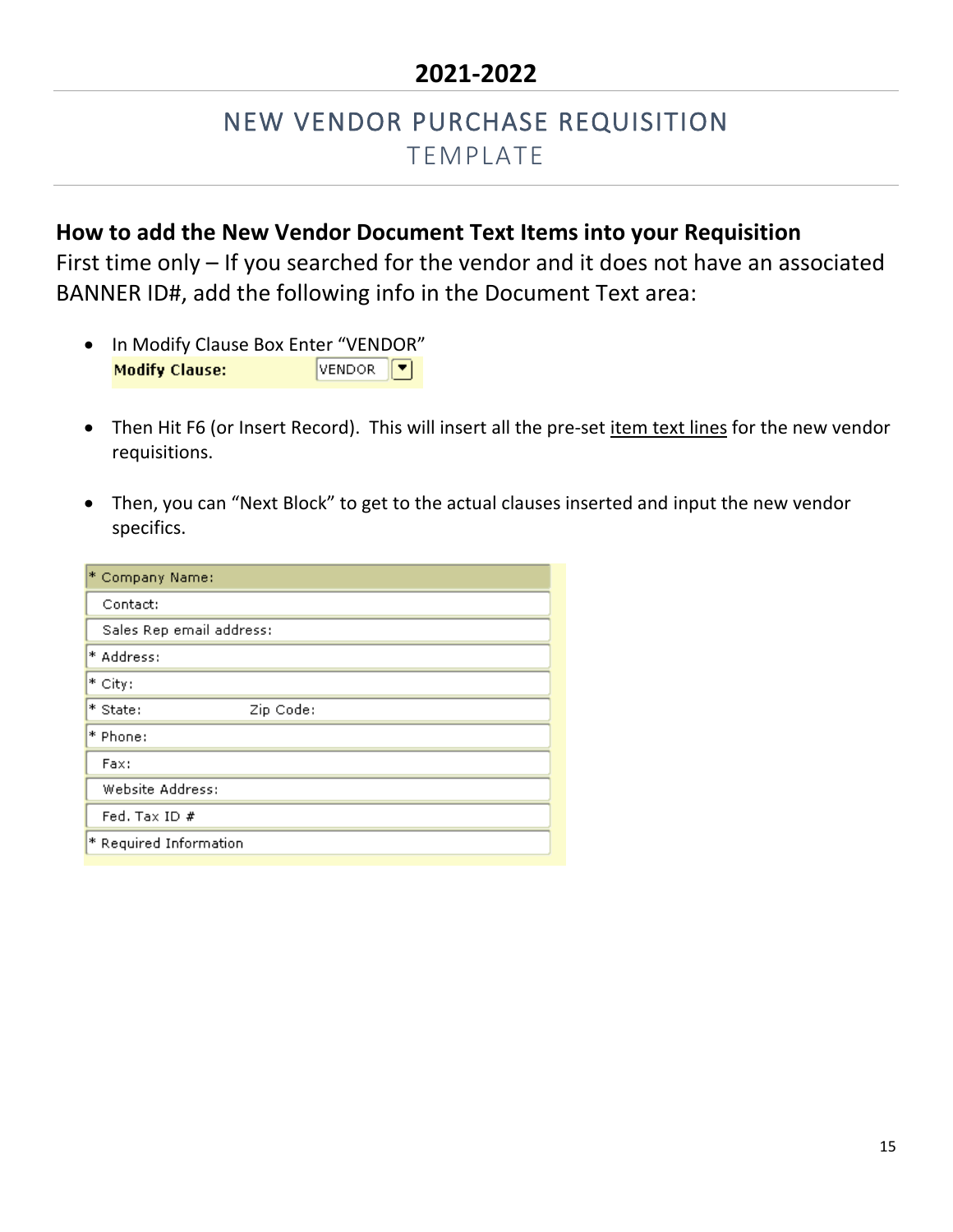# TOSHIBA MAINTENANCE AGREEMENT PURCHASE REQUISITION TEMPLATE

When submitting a 2021-22 Toshiba Maintenance Requisition **(select Tax Group TAX)** and use the following information:

**Account Number must be 52230**. Please customize the Requisition to your needs.

|                       | <b>Requestor/Delivery Information Tab:</b> | (Enter "MAIN" in the Ship To field) |  |
|-----------------------|--------------------------------------------|-------------------------------------|--|
| <b>Ship To:</b>       | MAIN                                       |                                     |  |
|                       |                                            |                                     |  |
| <b>Street Line 1:</b> | Maintenance Agreement                      |                                     |  |
| <b>Street Line 2:</b> |                                            |                                     |  |
| <b>Street Line 3:</b> |                                            |                                     |  |

#### **Document Text Information**:

**Statement of Purpose for Grants:** Please justify the use of any Categorical funds as allowable expenses by the funding agency (if applicable). If not applicable, enter N/A.

If applicable, add text: **Charge Back to Bursar:** 3xxxx – 9xxxx

#### **Commodity Field**: CH *(Always use Buyer Initials of CH for Christine Hoang)*



**Description Field (Item 2)**: Toshiba – Serial #123456789 Color Copies (if applicable)

| Requestor/Delivery Information |                                                  | Vendor Information       |                                        |                 |                       |                   | Commodity/Accounting             |        | Balancing/Completion |  |
|--------------------------------|--------------------------------------------------|--------------------------|----------------------------------------|-----------------|-----------------------|-------------------|----------------------------------|--------|----------------------|--|
|                                |                                                  | U/M                      | <b>Tax Group</b>                       | <b>Ouantity</b> |                       | <b>Unit Price</b> |                                  |        |                      |  |
| of<br><b>Item</b>              |                                                  | ∣▼<br>EA.                | $\overline{\phantom{a}}$<br><b>TAX</b> |                 | 10,000.00 X           |                   | 0.0390<br>$=$<br>Extended:       | 390.00 |                      |  |
| <b>Commodity</b>               |                                                  | <b>Description</b>       |                                        |                 |                       |                   | Discount:                        | 0.00   |                      |  |
| $\overline{\phantom{a}}$       |                                                  | $\overline{\phantom{a}}$ |                                        |                 |                       |                   | <b>Additional:</b>               | 0.00   |                      |  |
| <b>CH</b>                      | Toshiba - Serial #123456789 Black & White Copies |                          |                                        |                 | <b>Commodity Text</b> |                   | Tax:                             | 30.23  |                      |  |
| IСH                            | Toshiba - Serial #123456789 Color Copies         |                          |                                        |                 | <b>Item Text</b>      |                   | <b>Commodity Line Total:</b>     | 420.23 |                      |  |
|                                |                                                  |                          |                                        |                 | <b>Add Commodity</b>  |                   | <b>Document Commodity Total:</b> | 630.35 |                      |  |
|                                |                                                  |                          |                                        |                 | Distribute            |                   |                                  |        |                      |  |
|                                |                                                  |                          |                                        |                 |                       |                   |                                  |        |                      |  |

*Continued on next page…*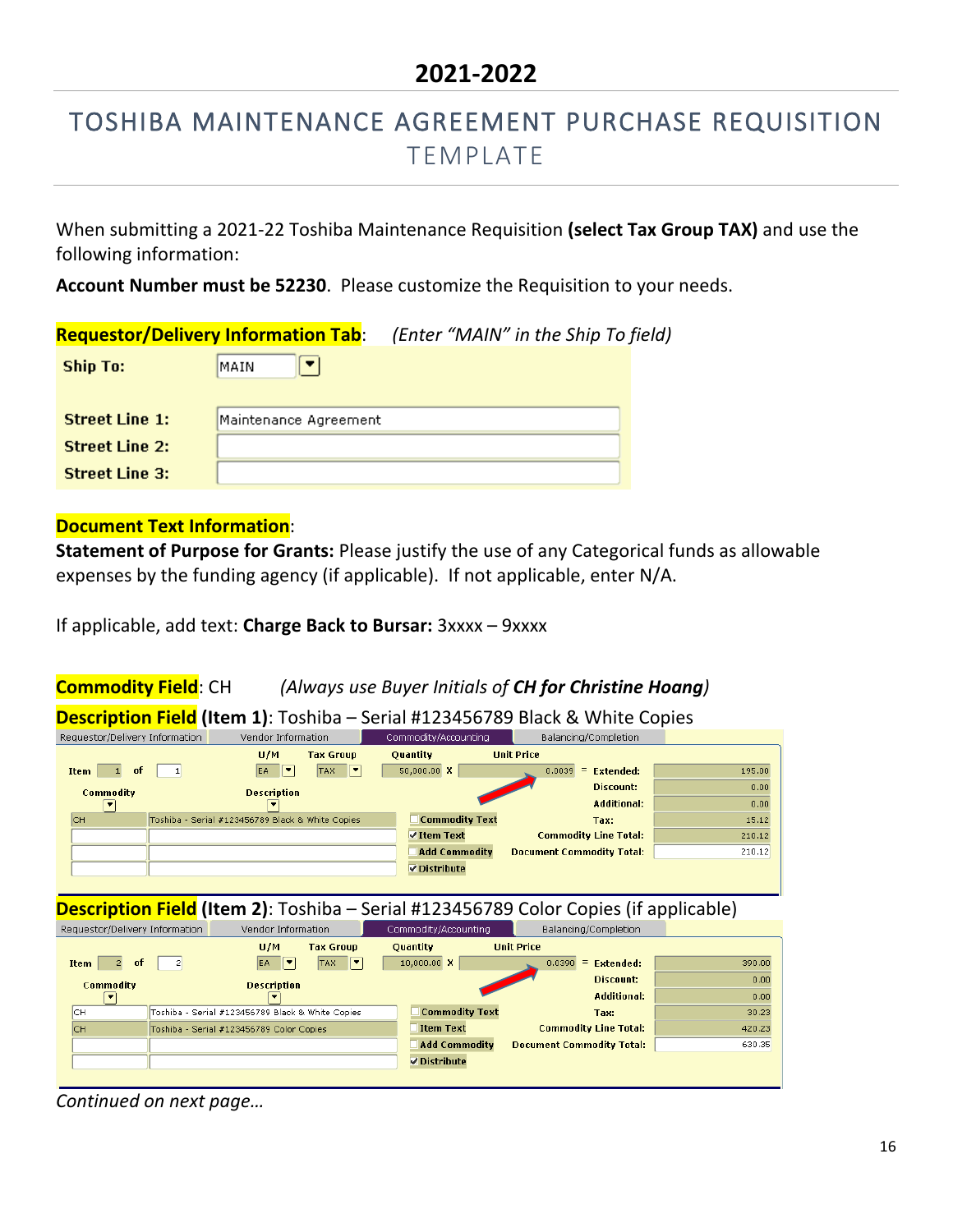#### **Item Text Information:**

Maintenance Agreement for the Period of Coverage Beginning July 1, 2021 and Ending June 30, 2022 Fiscal Year 2021-22

Maintenance Plan includes all Service & Supplies except Paper and Staples

Certificate of Insurances are on file with District Purchasing Department

Campus: Fullerton College Department: xyz *(Enter required info for each line)* Location: Room 1234 Address: 321 E. Chapman Ave Fullerton CA 92832 Contact: xyz Phone Number: (714) xxx-xxxx Email Address: [xyz@fullcoll.edu](mailto:xyz@fullcoll.edu)

#### **If applicable, use the following Item Text verbiage for Line Item #2, #3, or #4:**

*Line Item #1 information applies to Line Item #2* 

#### **Notes:**

- **The parentheses are prompts, so please personalize and remove.**
- **This template should also be used for Ricoh and Xerox maintenance agreement requisitions and modified to your needs.**
- **Submit maintenance agreement requisitions as soon as the new Fiscal Year opens.**

**For FY 2021-22 the Toshiba Copier rates are:** Black & White Copies 0.0039 cents Color Copies 0.039 cents

#### **For FY 2021-22 the Lexmark Copier rates are:**

Black & White Copies 0.0049 cents Color Copies 0.040 cents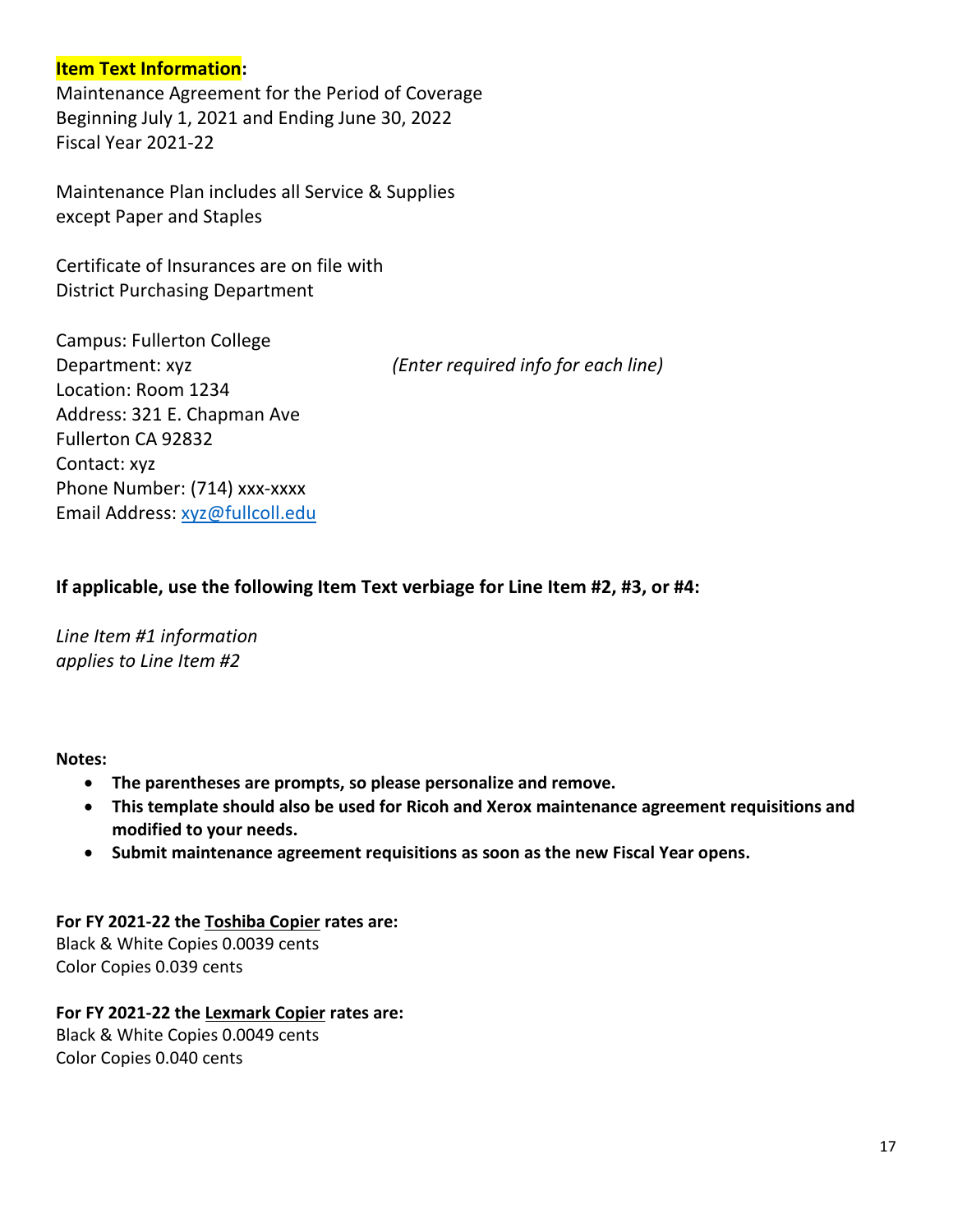# KONICA MINOLTA MAINTENANCE AGREEMENT PURCHASE REQUISITION

TEMPLATE

When submitting a 2021-22 Konica Minolta Maintenance Requisition **(select Tax Group NT)** and use the following information:

**Account Number must be 52230**. Konica Minolta is not contracted with the same Mono CPP Rate (Unit Price). The rate varies for each equipment. Please customize the Requisition to your needs.

|                       | <b>Requestor/Delivery Information Tab:</b> | (Enter "MAIN" in the Ship To field) |  |
|-----------------------|--------------------------------------------|-------------------------------------|--|
| Ship To:              | <b>MAIN</b>                                |                                     |  |
|                       |                                            |                                     |  |
| <b>Street Line 1:</b> | Maintenance Agreement                      |                                     |  |
| <b>Street Line 2:</b> |                                            |                                     |  |
| <b>Street Line 3:</b> |                                            |                                     |  |

#### **Document Text Information**:

**Statement of Purpose for Grants:** Please justify the use of any Categorical funds as allowable expenses by the funding agency (if applicable). If not applicable, enter N/A.

If applicable, add text: **Charge Back to Bursar:** 3xxxx – 9xxxx

**Commodity Field**: CH *(Always use Buyer Initials of CH for Christine Hoang)*

**Description Field (Item 1)**: Konica – Serial #123456789 Black & White Copies

| Requestor/Delivery Information | Vendor Information                              | Commodity/Accounting      | Balancing/Completion             |        |
|--------------------------------|-------------------------------------------------|---------------------------|----------------------------------|--------|
|                                | U/M<br><b>Tax Group</b>                         | <b>Ouantity</b>           | <b>Unit Price</b>                |        |
| <b>Item</b><br>of              | ∣▼<br>▼<br>EA.<br><b>NT</b>                     | 22,500.00 X               | 0.0133<br>Extended:<br>$=$       | 299.25 |
| <b>Commodity</b>               | <b>Description</b>                              |                           | Discount:                        | 0.00   |
| ▼                              | $\overline{\phantom{a}}$                        |                           | <b>Additional:</b>               | 0.00   |
| Існ                            | Konica - Serial #123456789 Black & White Copies | <b>Commodity Text</b>     | Tax:                             | 0.00   |
|                                |                                                 | $\triangledown$ Item Text | <b>Commodity Line Total:</b>     | 299.25 |
|                                |                                                 | <b>Add Commodity</b>      | <b>Document Commodity Total:</b> | 299.25 |
|                                |                                                 | $\nabla$ Distribute       |                                  |        |
|                                |                                                 |                           |                                  |        |

#### **Description Field (Item 2)**: Konica – Serial #123456789 Color Copies (if applicable)

| Requestor/Delivery Information | Vendor Information                              |                  |                   | Commodity/Accounting  |                   | Balancing/Completion             |        |
|--------------------------------|-------------------------------------------------|------------------|-------------------|-----------------------|-------------------|----------------------------------|--------|
|                                | U/M                                             | <b>Tax Group</b> | <b>Ouantity</b>   |                       | <b>Unit Price</b> |                                  |        |
| <b>Item</b><br>0f              | ⊩∙<br>EA.                                       | ⊩∽<br><b>NT</b>  | $5,000.00 \times$ |                       | 0.1065            | Extended:<br>$=$                 | 532.50 |
| <b>Commodity</b>               | <b>Description</b>                              |                  |                   |                       |                   | Discount:                        | 0.00   |
| $\cdot$                        | $\overline{\phantom{a}}$                        |                  |                   |                       |                   | <b>Additional:</b>               | 0.00   |
| <b>CH</b>                      | Konica - Serial #123456789 Black & White Copies |                  |                   | <b>Commodity Text</b> |                   | Tax:                             | 0.00   |
| lсн                            | Konica - Serial #123456789 Color Copies         |                  | <b>Item Text</b>  |                       |                   | <b>Commodity Line Total:</b>     | 532.50 |
|                                |                                                 |                  |                   | <b>Add Commodity</b>  |                   | <b>Document Commodity Total:</b> | 831.75 |
|                                |                                                 |                  | Distribute        |                       |                   |                                  |        |
|                                |                                                 |                  |                   |                       |                   |                                  |        |

*Continued on next page…*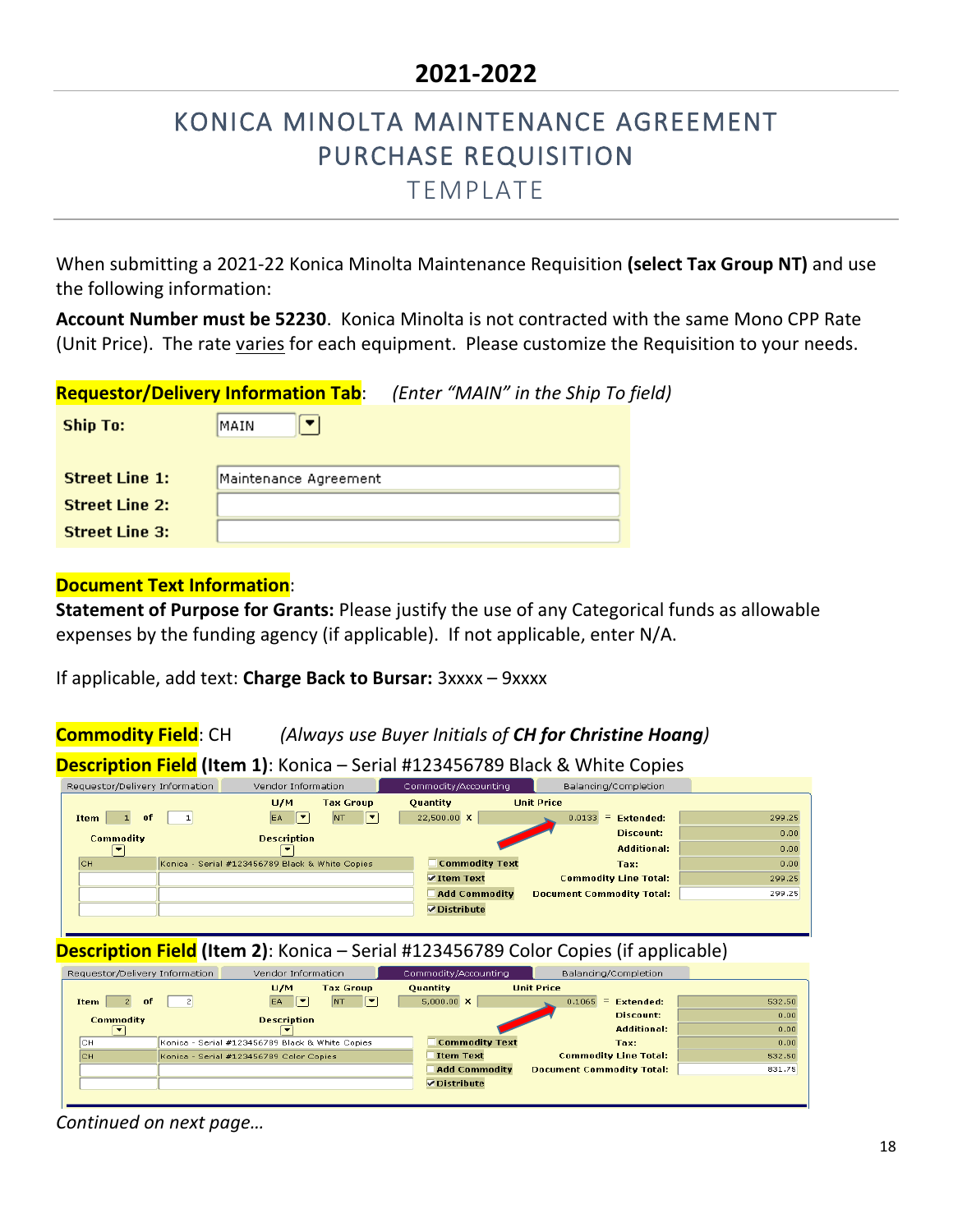#### **Item Text Information:**

Maintenance Agreement for the Period of Coverage Beginning July 1, 2021 and Ending June 30, 2022 Fiscal Year 2021-22

Maintenance Plan includes all Service & Supplies except Paper

Certificate of Insurances are on file with District Purchasing Department

| <b>Campus: Fullerton College</b> |                                     |
|----------------------------------|-------------------------------------|
| Department: xyz                  | (Enter required info for each line) |
| Location: Room 1234              |                                     |
| Address: 321 E. Chapman Ave      |                                     |
| Fullerton CA 92832               |                                     |
| Contact: xyz                     |                                     |
| Phone Number: (714) xxx-xxxx     |                                     |
| Email Address: xyz@fullcoll.edu  |                                     |

**If applicable, use the following Item Text verbiage for Line Item #2, #3, or #4:**

*Line Item #1 information applies to Line Item #2*

- **The parentheses are prompts, so please personalize and remove.**
- **Submit maintenance agreement requisitions as soon as the new Fiscal Year opens.**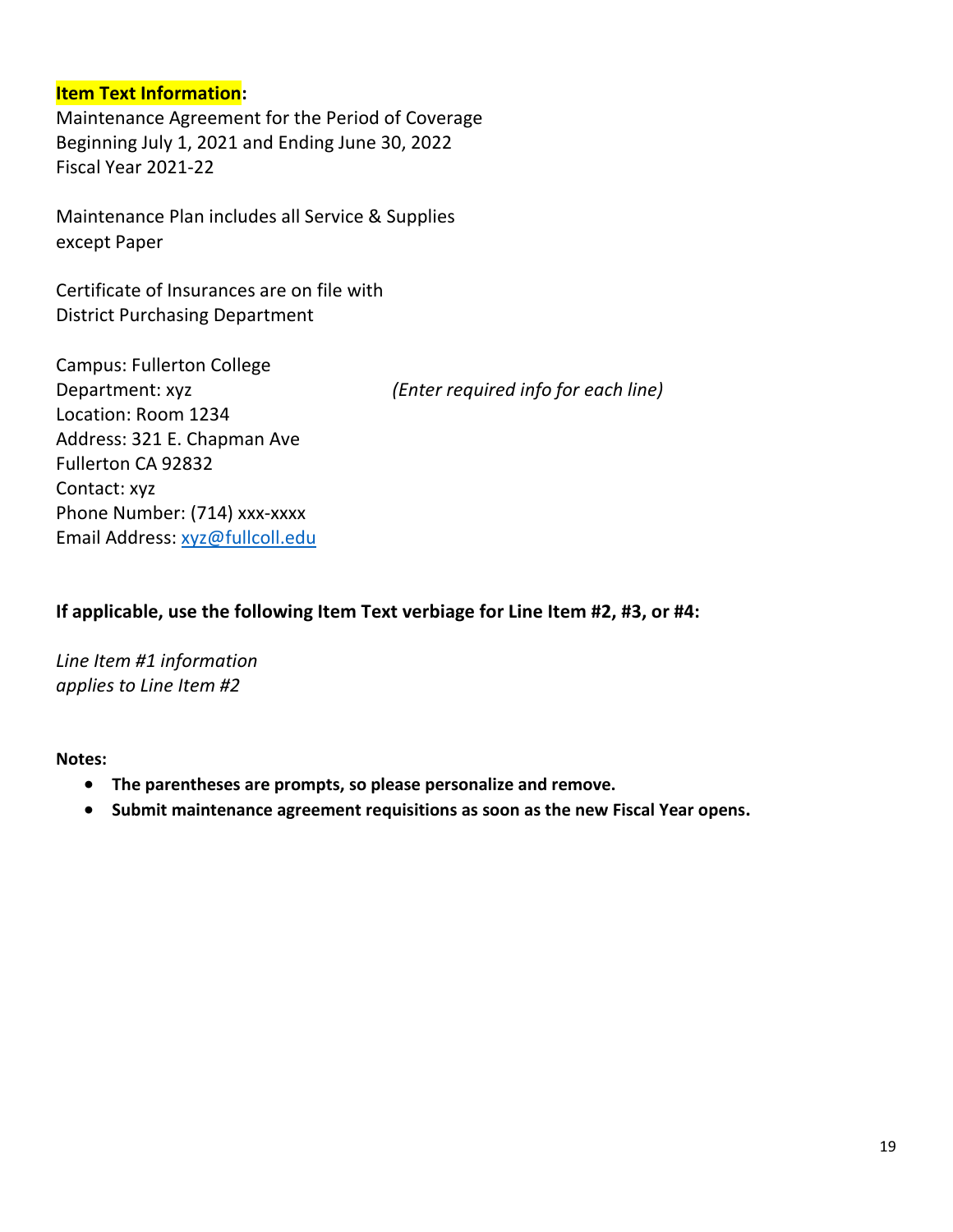# SODEXO PURCHASE REQUISITION **TEMPLATE**

Please submit your Sodexo Requisitions as **non-taxable, Tax Group "NT"**, to avoid discrepancies due to sales tax and include the total with tax using the following information:

**Account number for this RQ must be 51950 – Contracted Svcs-Food/Hospitality.** Blanket Orders are not allowed. You can submit one requisition with multiple line items to pay for more than one Sodexo invoice.

**Document Text Information**: **Reason for Hospitality Expense:** *(Please explain)*

**Statement of Purpose for Grants:** Please justify the use of any Categorical funds as allowable expenses by the funding agency (if applicable). If not applicable, enter N/A.

If applicable, add text: **Charge Back to Bursar:** 3xxxx – 9xxxx

**Commodity Field**: XY *(Buyer Initials of your assigned Buyer)* **Description Field**: Invoice #: 1234567890, dated MM/DD/YYYY

#### **Item Text Information:**

Sodexo Invoice Number: *(Enter required info for each line)* Invoice Date: MM/DD/YYYY Department Name: FC *(Enter Your Department)* Event Name: Event Date: MM/DD/YYYY Amount: \$ Sales Tax: \$ Total: \$

Hospitality Approved by: *(You must submit a Hospitality MEMO form to* Hospitality Approval date: MM/DD/YYYY *(Enter approval date on this line)*

Dr. Greg Schulz, FC President *the President's Office – template is on the J: Drive*)

Authorized Signatures for Payment:

List names *(The name(s) listed cannot be the RQ Requestor/Inputter)*

- **The parentheses are prompts, so please personalize and remove.**
- **State** *Hospitality Approved by: Board Members***, when applicable.**
- **If alcohol is being served at the event, it needs to be Board Approved prior to the event.**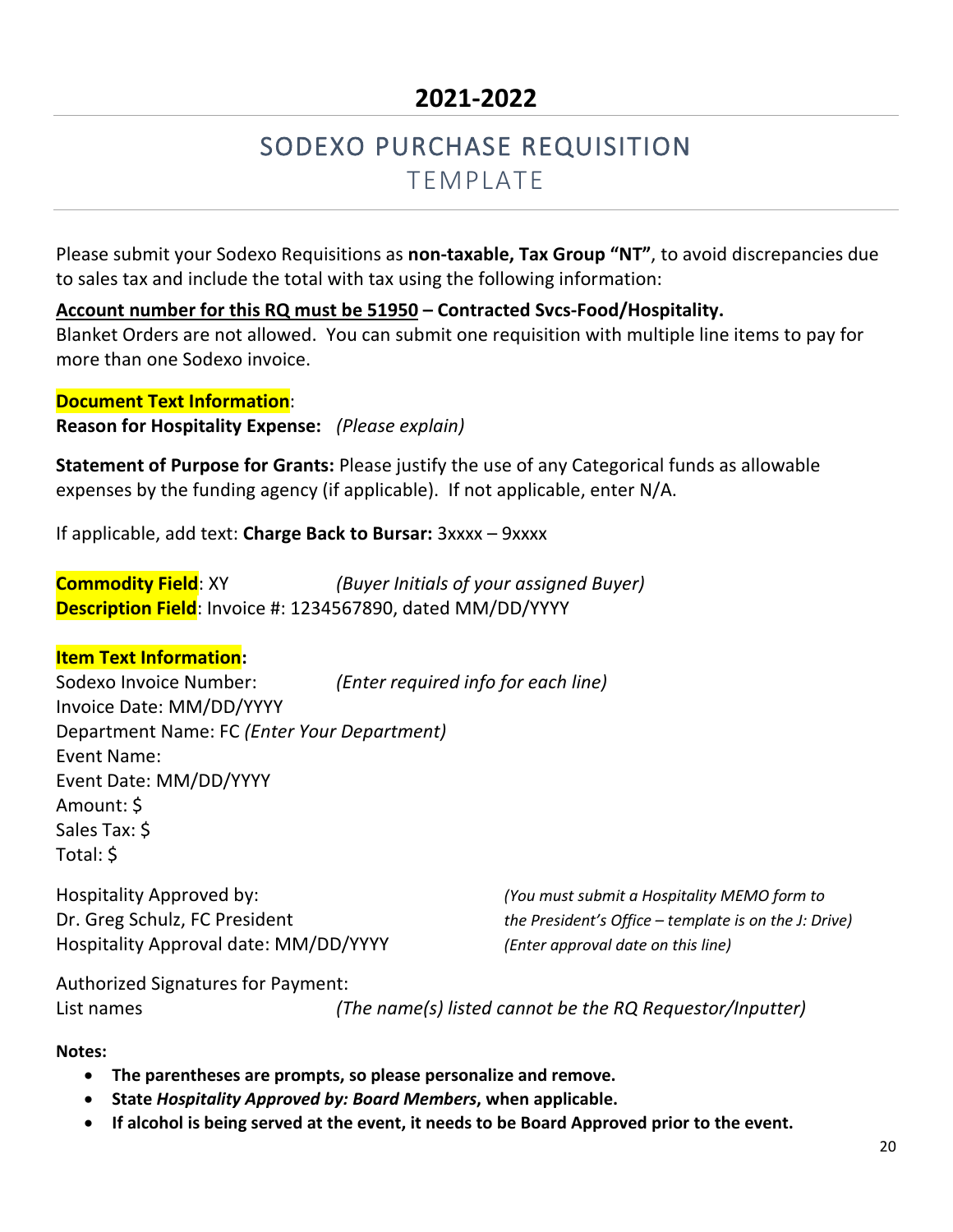## TRANSPORTATION CHARTER SERVICES PURCHASE REQUISITION TEMPLATE

#### **Account number for this Requisition must be:**

**51900** – if it **is not** field trip related **52450** - if it is field trip related

#### **Document Text Information**:

**Statement of Purpose for Grants:** Please justify the use of any Categorical funds as allowable expenses by the funding agency (if applicable). If not applicable, enter N/A.

If applicable, add text: **Charge Back to Bursar:** 3xxxx – 9xxxx

**Commodity Field**: XY *(Buyer Initials of your assigned Buyer)* **Description Field**: Invoice No: 1234567890, dated MM/DD/YYYY

#### **Item Text Information:**

Transportation Charter Services Invoice No: xxxxx *(Enter required info for each line)* Invoice Date: MM/DD/YYYY Invoice Total: \$ Department: Event Name: Event Date(s): MM/DD/YYYY Destination(s): Purpose/Comments *(if applicable)*:

Approved by: Approval date: MM/DD/YYYY

Authorized Signatures for Payment: List name(s) *(The name(s) listed cannot be the RQ Requestor/Inputter)*

**Note: The parentheses are prompts, so please personalize and remove.**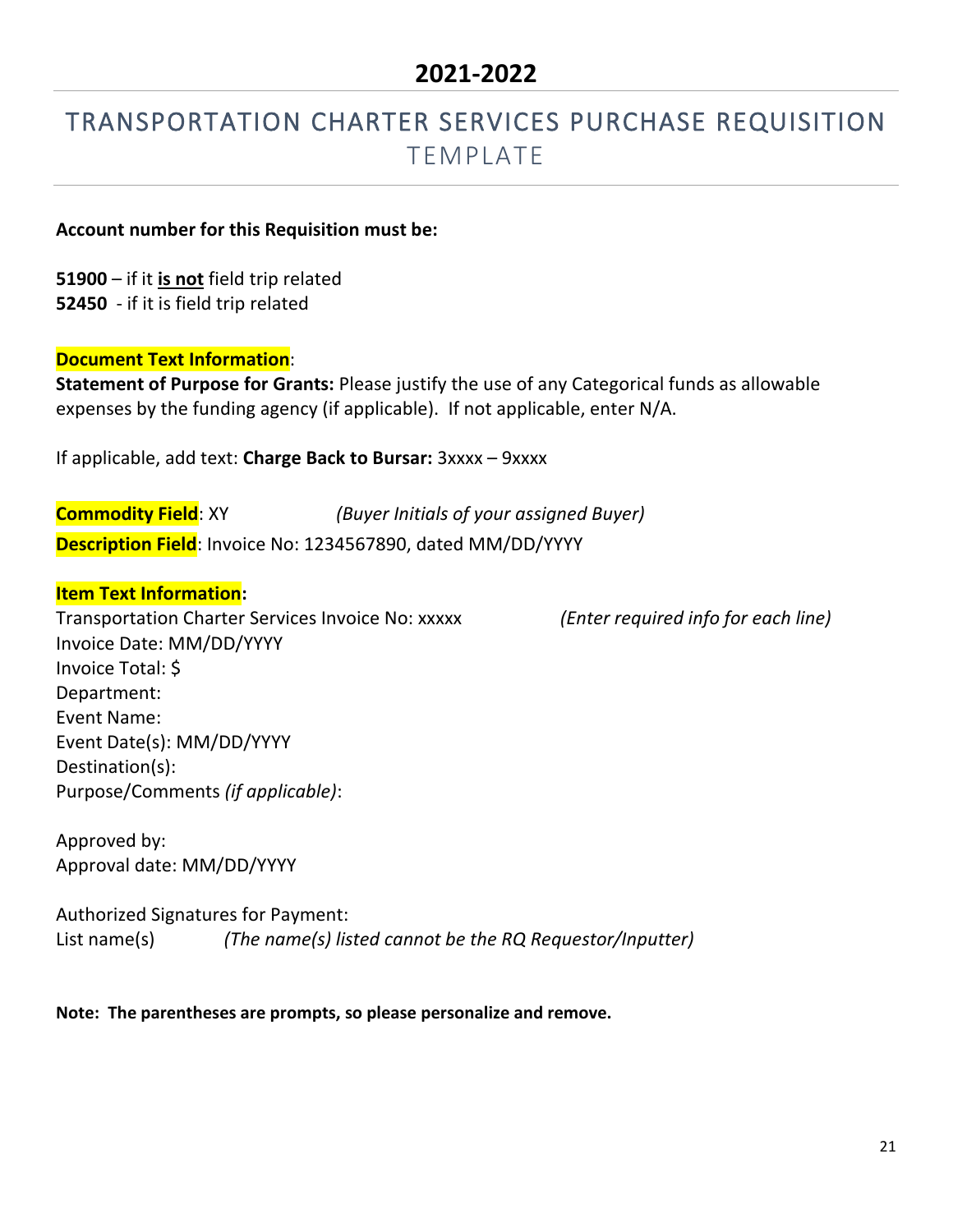# BLANKET ORDER PURCHASE REQUISITION TEMPLATE

**Document Text Information**: **Reason for Purchase/Service:** (*Select either Purchase or Service and explain)*

**Statement of Purpose for Grants:** Please justify the use of any Lottery funds (Fund 17050) or Categorical funds as allowable expenses by the funding agency (if applicable). If using Lottery funds, your statement of purpose must include that the expenditure is for student's use. If not applicable, enter N/A.

If applicable, add text: **Charge Back to Bursar:** 3xxxx – 9xxxx

**Commodity Field**: BO *(Always use "BO" for Blanket Orders)* **Description Field**: Blanket Order for FC *(Enter Your Department)*

#### **Item Text Information:**

| Blanket Order for FC (Enter Your Department)<br>Fiscal Year 2021-22                                                      | (When using <b>Lottery Funds</b> , include the clause<br><i>listed in the "Notes" section below)</i> |
|--------------------------------------------------------------------------------------------------------------------------|------------------------------------------------------------------------------------------------------|
| for the purchase/payment of<br>for the period beginning                                                                  | (Select either purchase or payment)                                                                  |
| July 1, 2021 and ending June 30, 2022                                                                                    | (When entering RQ after July 1,<br>use current date for the period beginning date)                   |
| Not to exceed \$x, xxx.xx<br>Employee identification shall be provided<br>prior to the completion of any sale/service    |                                                                                                      |
| Authorized Signatures for Purchase/Service:<br>(List names)<br><b>Authorized Signatures for Payment:</b><br>List name(s) | (Select either Purchase or Service)<br>(The name(s) listed cannot be the RQ Requestor/Inputter)      |
|                                                                                                                          |                                                                                                      |

\*\*NO SINGLE ITEM THAT COSTS \$450 OR HIGHER IS ALLOWED TO BE PURCHASED ON THIS PO\*\*

- **The parentheses are prompts, so please personalize and remove.**
- **When using Lottery Funds, the Item Text area must include the verbiage "***for the purchase of instructional supplies for the purpose of student's use".*
- **The \*\*NO SINGLE ITEM… \*\* clause only applies to Supplies RQs using the 40000 category account number, do not include this clause in Services RQs using the 50000 category account number.**
- **When entering a requisition after July 1, use current date "for the period beginning" section.**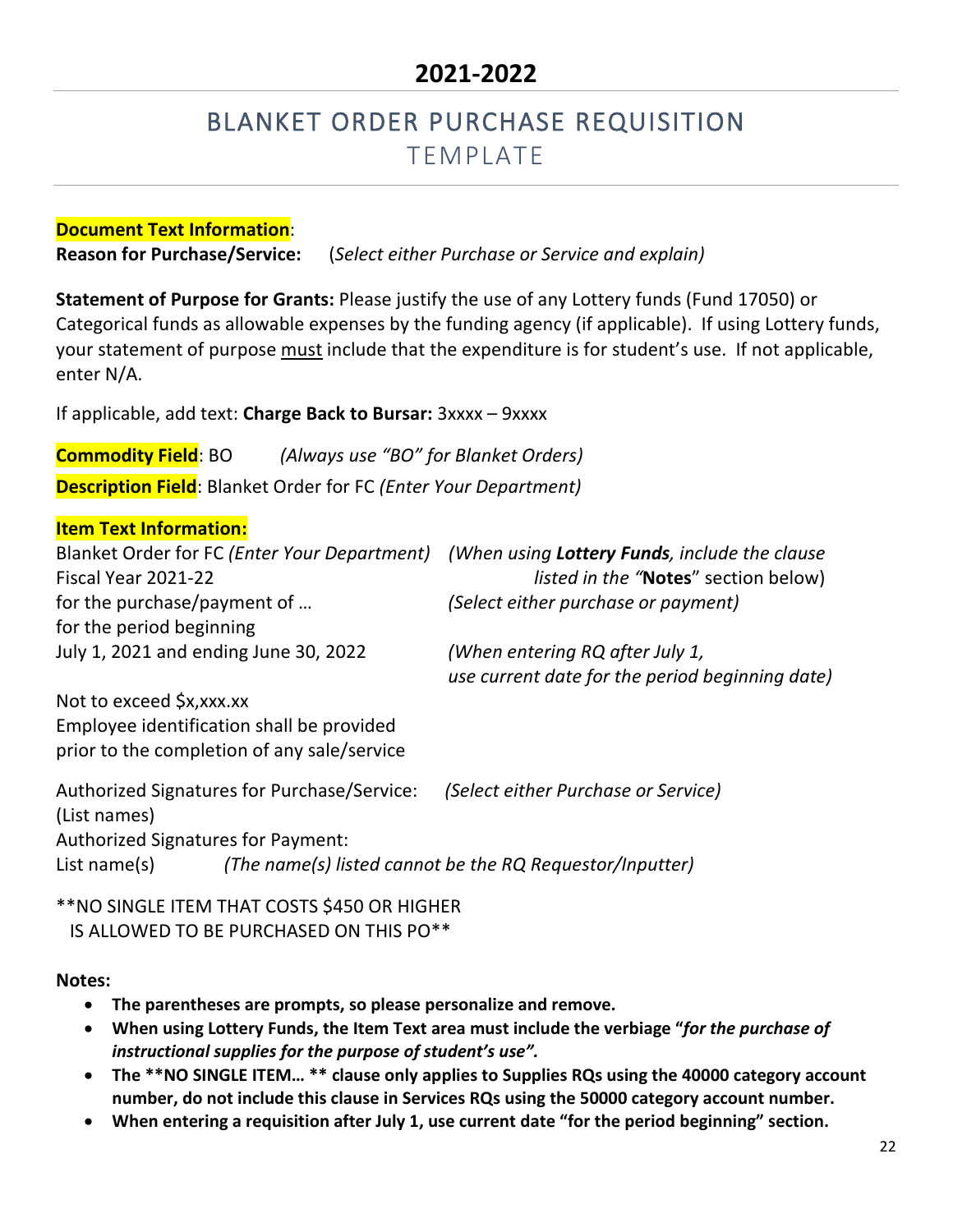# BLANKET ORDER OFFICE SOLUTIONS PURCHASE REQUISITION TEMPLATE

Office Solutions Blanket Orders (BO) RQs are not allowed for the purchase of food, drinks, equipment \$450.00 or higher, and personal items. They may be up to a maximum of \$5,000.00, and additional increments of up to \$5,000.00 may be requested by entering additional RQs. **ALL** supplies purchased through Office Solutions must go through a Blanket Purchase Order, *except equipment.*

#### **Document Text Information**:

Purpose: To maintain supplies and materials necessary for FC (Enter Your Department) daily operational needs.

**Statement of Purpose for Grants:** Please justify the use of any Lottery funds (Fund 17050) or Categorical funds as allowable expenses by the funding agency (if applicable). If using Lottery funds, your statement of purpose must include that the expenditure is for student's use. If not applicable, enter N/A.

If applicable, please add text: Charge Back to Bursar: 3xxxx – 9xxxx

**Commodity Field**: BO *(Always use "BO" for Blanket Orders)* **Description Field**: Blanket Order for FC *(Enter Your Department)*

#### **Item Text Information:**

Blanket Order for FC *(Enter Your Department)* Fiscal Year 2021-22 for the period beginning *verbiage "for the purchase of instructional* July 1, 2021 and ending June 10, 2022 *supplies for the purpose of student's use")*

for the purchase of office supplies *(When using Lottery Funds, please include the*

Not to exceed \$x,xxx.xx

Authorized Signatures for Purchase: *(List names)* Authorized Signatures for Payment: *List name(s) (The name(s) listed may be the RQ Requestor/Inputter to sign the packing list or invoices)*

#### \*\*NO SINGLE ITEM THAT COSTS \$450 OR HIGHER IS ALLOWED TO BE PURCHASED ON THIS PO\*\*

- **The parentheses are prompts, so please personalize and remove.**
- **When using Lottery Funds, the Item Text area must include the verbiage "***for the purchase of instructional supplies for the purpose of student's use".*
- **When entering a requisition after July 1, use current date "for the period beginning" section.**
- **Office Solutions is an exception to the rule…it's the only type of RQ that allows the RQ Requestor/Inputter to be an authorized signer of the Packing List/Invoice in order to expedite the A/P payment process.)**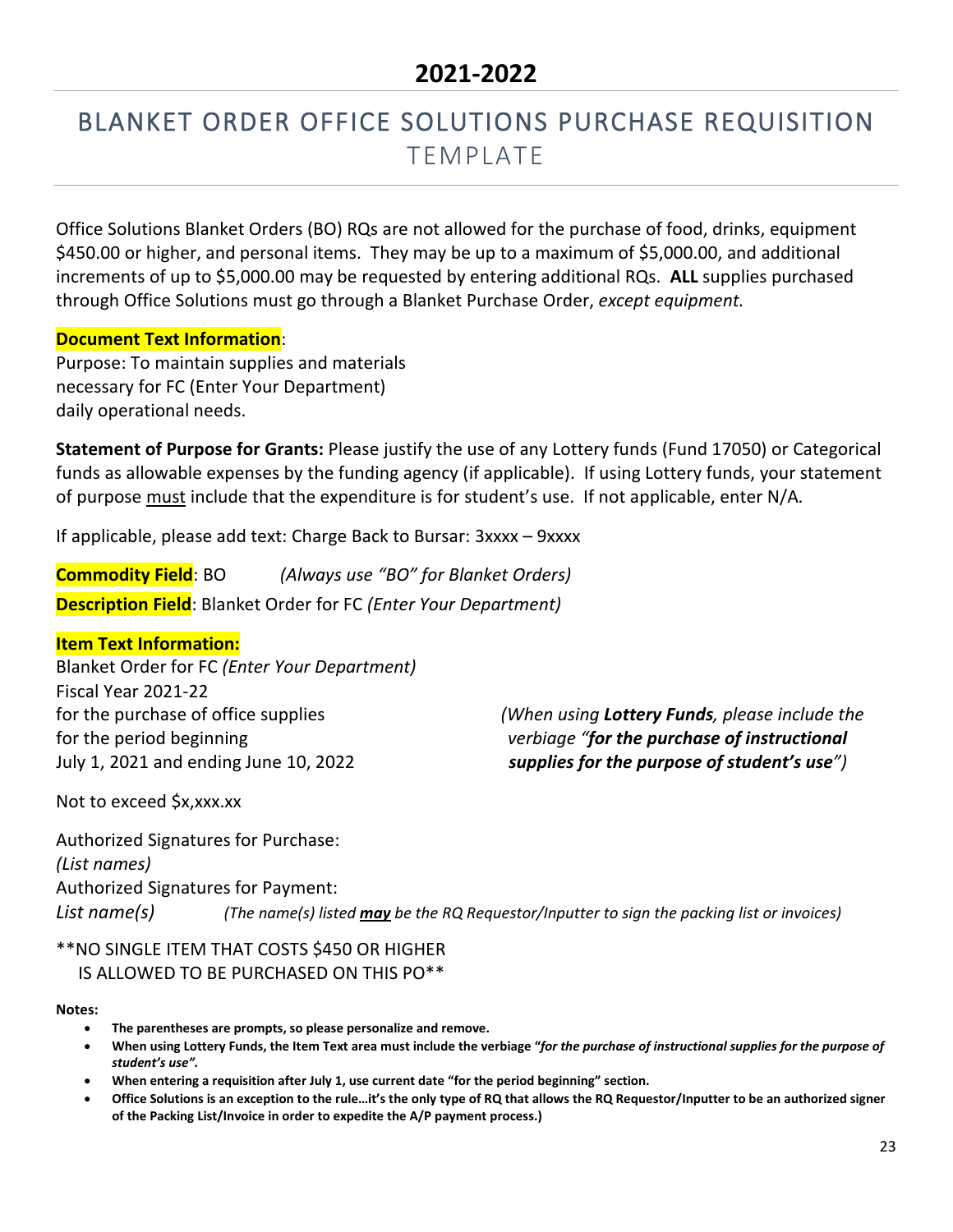### TRAVEL REQUISITION TEMPLATE

#### **Document Text Information**:

If applicable, add text: **Special Indications/Instructions for A/P:** (Please mail check to home address…*)*

| <b>Commodity Field: 3TR</b> | (Always use "3TR" for Travel)                                  |
|-----------------------------|----------------------------------------------------------------|
| <b>Description Field:</b>   | (Enter the full Conference Name – up to 50 characters allowed) |

#### **Item Text Information must read**:

| Name of Conference:             | (Enter the Conference Info)                                                        |
|---------------------------------|------------------------------------------------------------------------------------|
| <b>Sponsoring Organization:</b> |                                                                                    |
| <b>Inclusive Dates:</b>         |                                                                                    |
| City and State:                 |                                                                                    |
|                                 | Breakdown of Estimated Costs (The following info is required and must be entered): |
| Airfare:                        |                                                                                    |
| Hotel:                          |                                                                                    |
| Registration:                   |                                                                                    |
| Car Rental/Mileage:             |                                                                                    |
| Meals:                          |                                                                                    |
| Other:                          |                                                                                    |

Reason for Attending:

**Statement of Purpose for Grants:** If applicable, please justify the use of any Categorical funds as allowable expenses by the funding agency. If not applicable, enter N/A.

\*\* PAR Approval Name and Title: *(List name)* \*\* PAR Approval Date: MM/DD/YYYY

If applicable, please add text: Charge Back to Bursar: 3xxxx – 9xxxx

#### **\*\*PAR stands for: Professional Activity/Travel Request Form**

- **If you do not auto populate the Travel Template (see next page), the item text area must include the above information.**
- **Do not abbreviate the Conference's Name in both Description field and Item Text area. Banner allows 50 characters in the Description field.**
- **If the Travel RQ is limited to a certain amount, please modify the RQ sums in the Item Text area to match the total amount being reimbursed.**
- **If multiple travel RQs are going to be submitted for the same event, please submit the first RQ. As soon as it's fully approved, use the "Copy" feature to create the rest of the travel RQs.**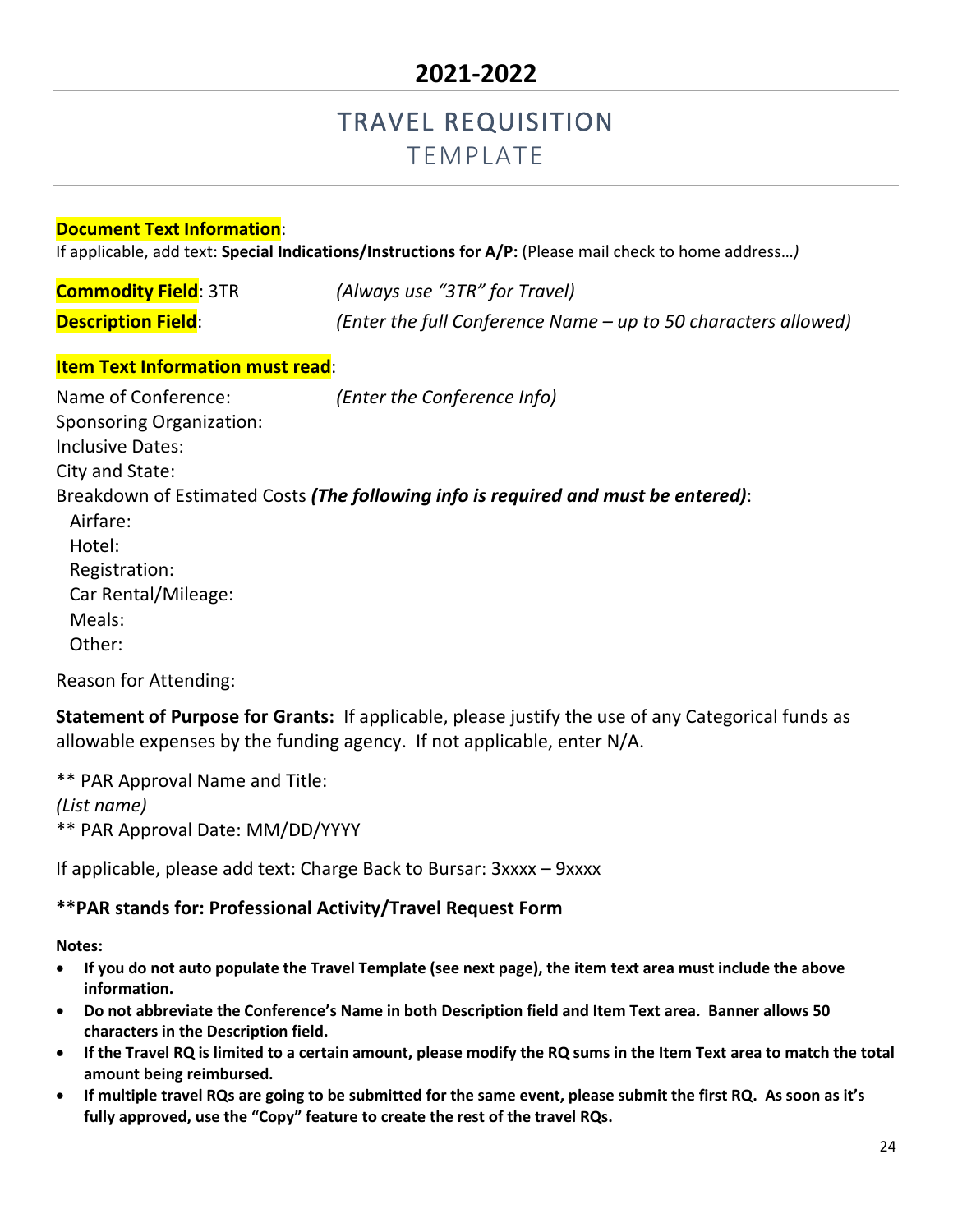### **How to auto populate Travel Item Text Items into your Travel RQ:**

- In Modify Clause Box Enter "FC TRVL"<br>**Modify Clause:** FC TRVL TRVL **Modify Clause:**
- Then Hit F6 (or Insert Record). This will insert all the pre-set item text lines for the travel requisitions.
- Then, you can "Next Block" to get to the actual clauses inserted and input the travel specifics.

| Text                                            | <b>Clause Number</b> | <b>Print</b> |
|-------------------------------------------------|----------------------|--------------|
| Name of Conference:                             |                      | V            |
| Sponsoring Organization:                        |                      | ⊽            |
| Inclusive Dates:                                |                      | ☑            |
| City and State:                                 |                      | ⊽            |
| Breakdown of Estimated Costs (Required):        |                      | ⊽            |
| Airfare:                                        |                      | ⊽            |
| Hotel:                                          |                      | ☑            |
| Registration:                                   |                      | ⊽            |
| Car rental/Mileage:                             |                      | M            |
| Meals:                                          |                      | M            |
| Other:                                          |                      | M            |
| Reason for Attending:                           |                      | ⊽            |
| Statement of Purpose for Grants: If applicable, |                      | M            |
| please justify the use of Categorical funds as  |                      | ⊽            |
| allowable expenses.                             |                      | M            |
| ** PAR Approval Name and Title:                 |                      | ⊽            |
| ** PAR Approval Date:                           |                      | v            |

**\*\*PAR stands for: Professional Activity/Travel Request Form.** 

- **If you populate FC TRVL template, please remove the information that reads** *\* (delete asterisk)***.**
- **Do not remove the blank row.**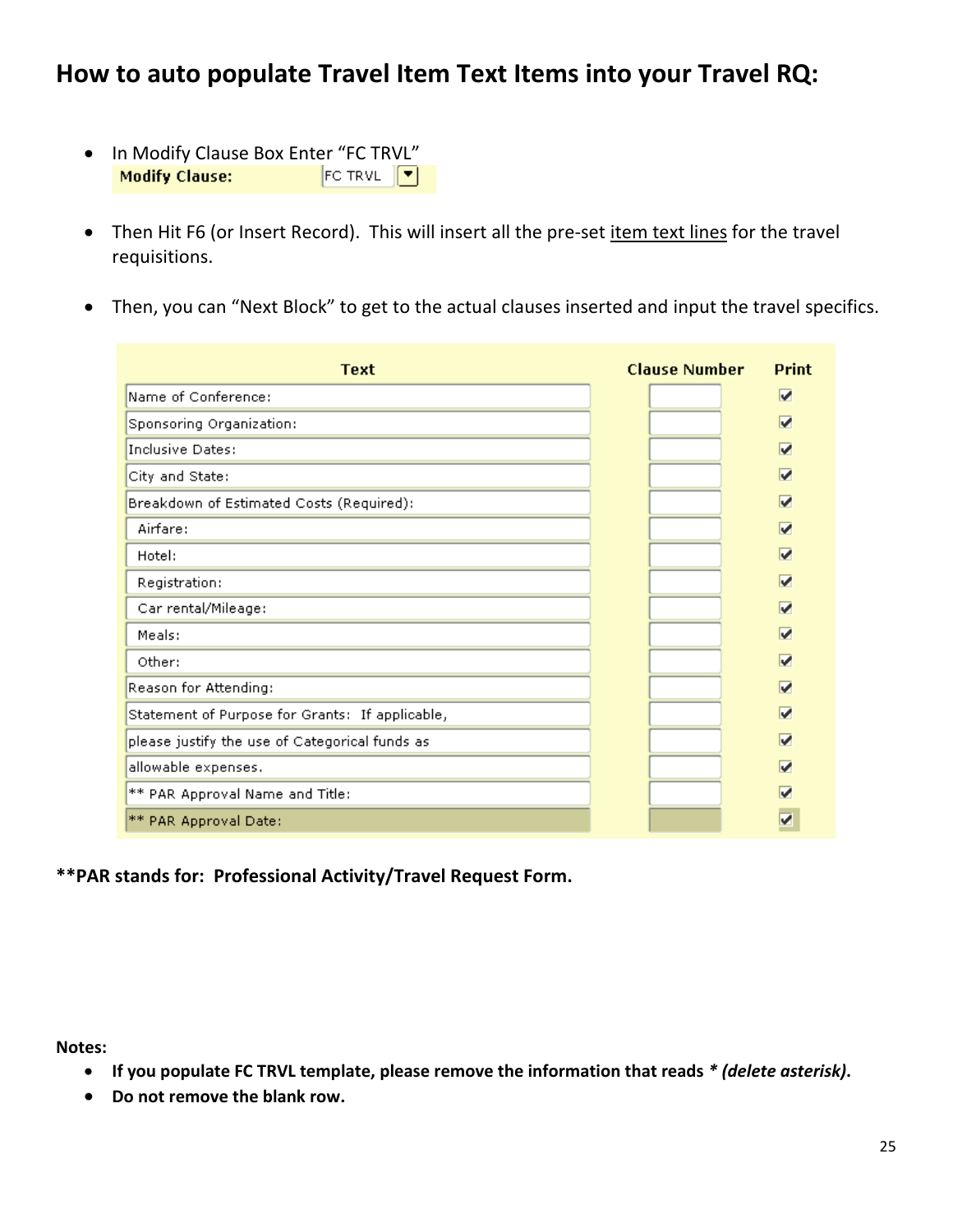# CHANGE ORDER TO BLANKET ORDER PURCHASE ORDER TEMPLATE

Use the same FOAPAL budget information as the Purchase Order you are increasing. If you are going to use a different budget for the change order, please submit the purchase requisition as a new blanket order, and not as a change order.

#### **Document Text Information**:

**Statement of Purpose for Grants:** Please justify the use of any Lottery funds (Fund 17050) or Categorical funds as allowable expenses by the funding agency (if applicable). If using Lottery funds, your statement of purpose must include that the expenditure is for student's use. If not applicable, enter N/A.

If applicable, please add text: Charge Back to Bursar: 3xxxx – 9xxxx

**Commodity Field**: BO (Always use "BO" when increasing Blanket Orders) **Description Field:** Change Order to PO# P0xxxxxx

#### **Item Text Information:**

Change Order to (Vendor's Name) PO# P0xxxxxx

| to increase the amount by \$x, xxx.xx       | (When using Lottery Funds, the item text must include    |
|---------------------------------------------|----------------------------------------------------------|
| for a grand total of \$x, xxx.xx            | the verbiage listed in the "Notes" below)                |
| Fiscal Year 2021-22                         |                                                          |
| for the purchase/payment of                 | (Select either purchase or payment)                      |
| for the period beginning                    |                                                          |
| Month DD, YYYY and ending June 30, 2022     | (Use current date for period beginning)                  |
| Authorized Signatures for Purchase/Service: | (Select either Purchase or Service)                      |
| (List names)                                |                                                          |
| Authorized Signatures for Payment:          |                                                          |
| (List names)                                | (The name(s) listed cannot be the RQ Requestor/Inputter) |

- **The parentheses are prompts, so please personalize and remove.**
- **When using Lottery Funds, the Item Text area must include the verbiage** *"for the purchase of instructional supplies for the purpose of student's use".*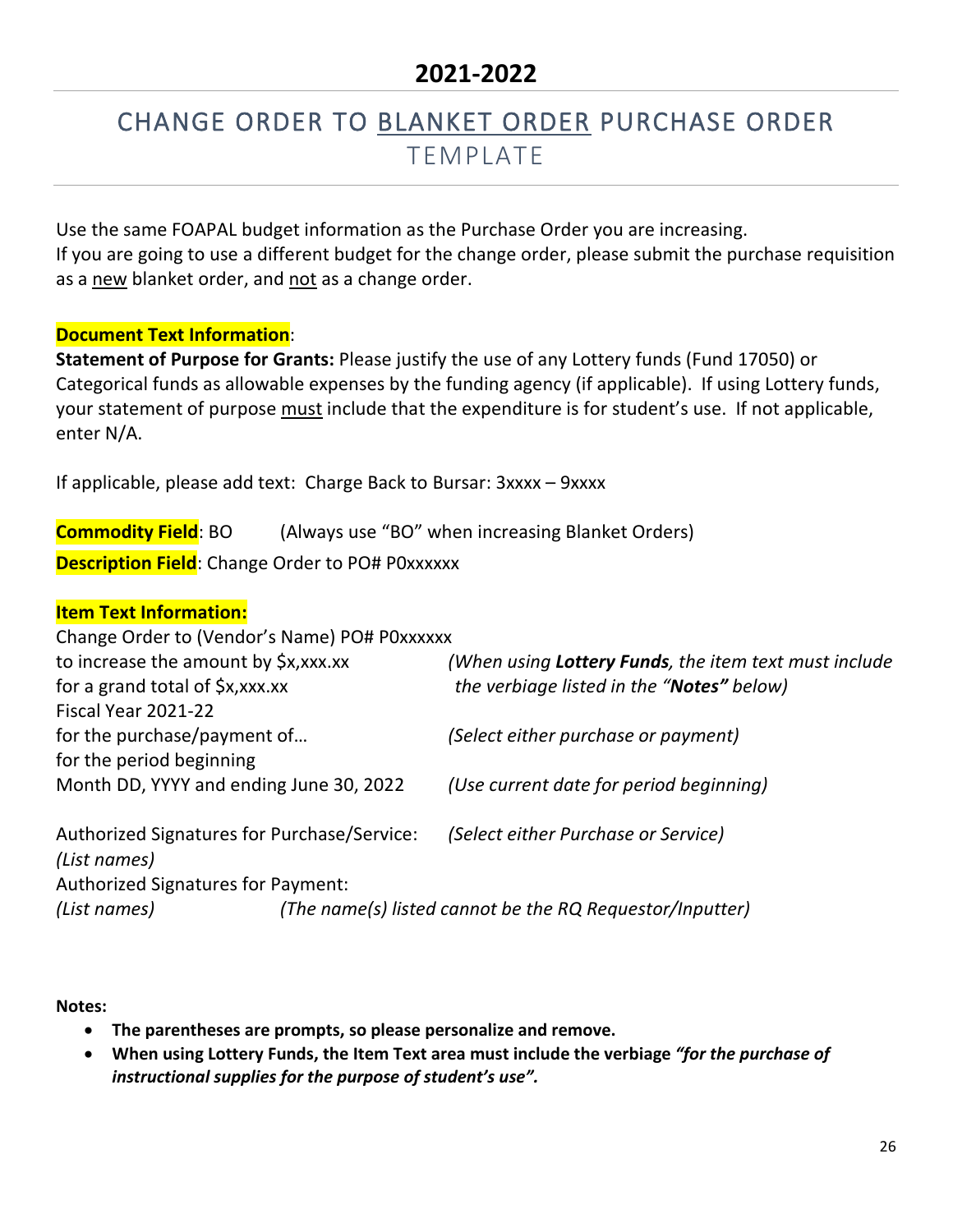# CHANGE ORDER TO OFFICE SOLUTIONS PURCHASE ORDER TEMPLATE

Use the same FOAPAL budget information as the Purchase Order you are increasing. If you are going to use a different budget for the change order, please submit the purchase requisition as a new blanket order, and not as a change order.

#### **Document Text Information**:

**Statement of Purpose for Grants:** Please justify the use of any Lottery funds (Fund 17050) or Categorical funds as allowable expenses by the funding agency (if applicable). For Lottery funds, your statement of purpose must include that the expenditure is for student's use. If not applicable, enter N/A.

If applicable, add text: **Charge Back to Bursar:** 3xxxx – 9xxxx

**Commodity Field**: BO *(Always use "BO" when increasing Blanket Orders)* **Description Field:** Change Order to PO# P0xxxxxx

#### **Item Text Information must read:**

Change Order to Office Solutions PO# P0xxxxxx to increase the amount by \$x,xxx.xx *(When using Lottery Funds, the item text must include* for a grand total of \$x,xxx.xx *the verbiage listed in the "Notes" below)* Fiscal Year 2021-22 for the purchase of office supplies for the period beginning Month DD, YYYY and ending June 10, 2022 *(Use current date for period beginning)*

Authorized Signatures for Purchase: *(List names)* Authorized Signatures for Payment: *(List names) (The name(s) listed may be the RQ Requestor/Inputter)*

*(Please note that the name(s) listed may be the RQ Requestor/Inputter – Office Solutions is an exception to the rule…it's the only type of RQ that allows the RQ Requestor/Inputter to be an authorized signer of the Packing List/Invoice in order to expedite the A/P payment process.)*

- **The parentheses are prompts, so please personalize and remove.**
- **When using Lottery Funds, the Item Text area must include the verbiage** *"for the purchase of instructional supplies for the purpose of student's use".*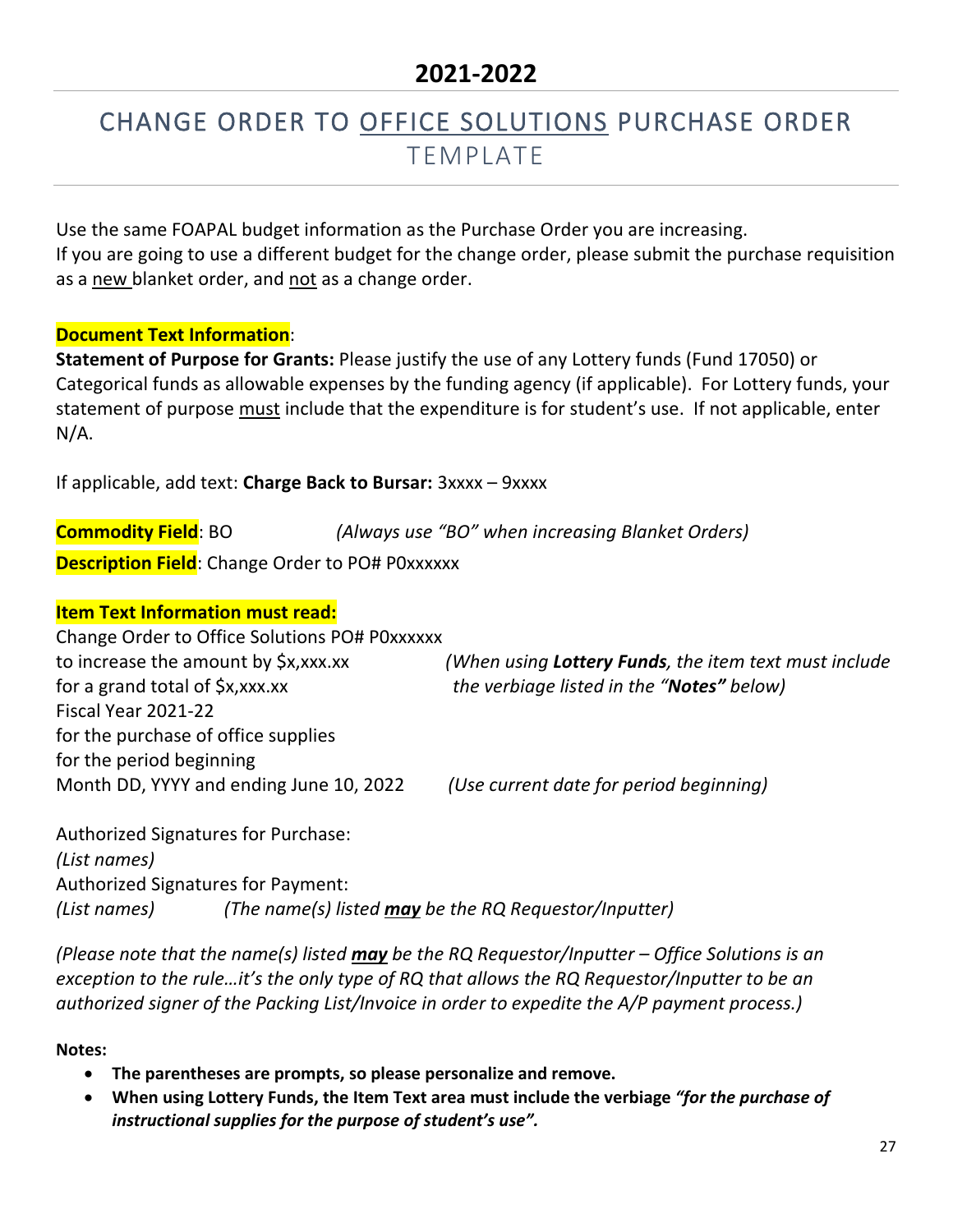# CHANGE ORDER TO TRAVEL PURCHASE ORDER TEMPLATE

**Commodity Field**: 3TR (Always use "3TR" for Travel RQs) **Description Field:** To Increase Travel PO# P0xxxxxx

#### **Item Text Information:**

Change Order to Travel PO# P0xxxxxx to increase the amount by \$xxx.xx for a grand total of \$x,xxx.xx

Name of Conference: *(Enter full Conference Name)*

Reason for Increasing: *(Specify reason)*

**Statement of Purpose for Grants:** If applicable, please justify the use of any Categorical funds as allowable expenses by the funding agency. If not applicable, enter N/A.

If applicable, add text: **Charge Back to Bursar:** 3xxxx – 9xxxx

- **The parentheses are prompts, slease personalize and remove.**
- **When submitting a Travel Expense Report, the total amount to be paid may go over the existing Travel PO amount by \$20.00 without the need to submit a Change Order to the existing Travel PO.**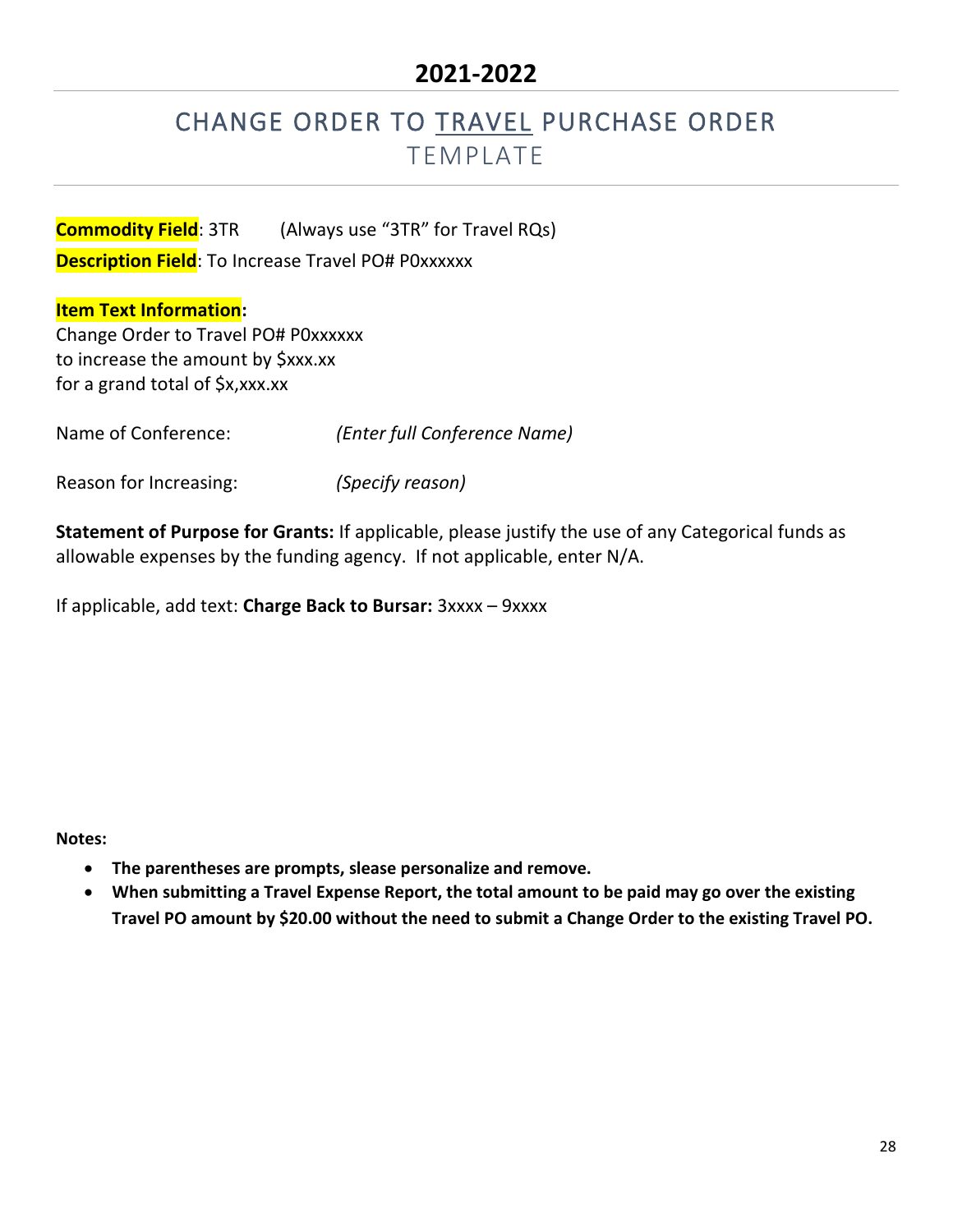### REQUIRED INFO FOR A MEMBERSHIP PURCHASE REQUISITION TEMPLATE

**Document Text Information**: **Reason for Purchase:** *(Specify reason for purchase)*

**Statement of Purpose for Grants:** Please justify the use of Categorical funds as allowable expenses by the funding agency (if applicable). If not applicable, enter N/A.

If applicable, add text: **Charge Back to Bursar:** 3xxxx – 9xxxx

| Commodity Field: XY                        | (Buyer Initials of your assigned Buyer) |  |
|--------------------------------------------|-----------------------------------------|--|
| <b>Description Field</b> : Membership Name |                                         |  |

**Item Text Information:**

**Membership Name:** *(Enter info for required lines below)* **Fiscal Year** 2021-22 **Campus:** Fullerton College **Department:**

**Invoice No:** xxxxx **Invoice Date:** MM/DD/YYYY **Invoice Total:** \$x,xxx,xx **Due Date:** MM/DD/YYYY **Members(s): Billing Period:** MM/DD/YYYY – MM/DD/YYYY **Additional Information:**

**Board Approval Date:** Month Day, YYYY *(Insert Board Approval Date)*

#### **Authorized Signatures for Payment:**

*List Name(s) (The name(s) listed cannot be the RQ Requestor/Inputter)*

**Note:** 

• **The parentheses are prompts, so please personalize and remove.**